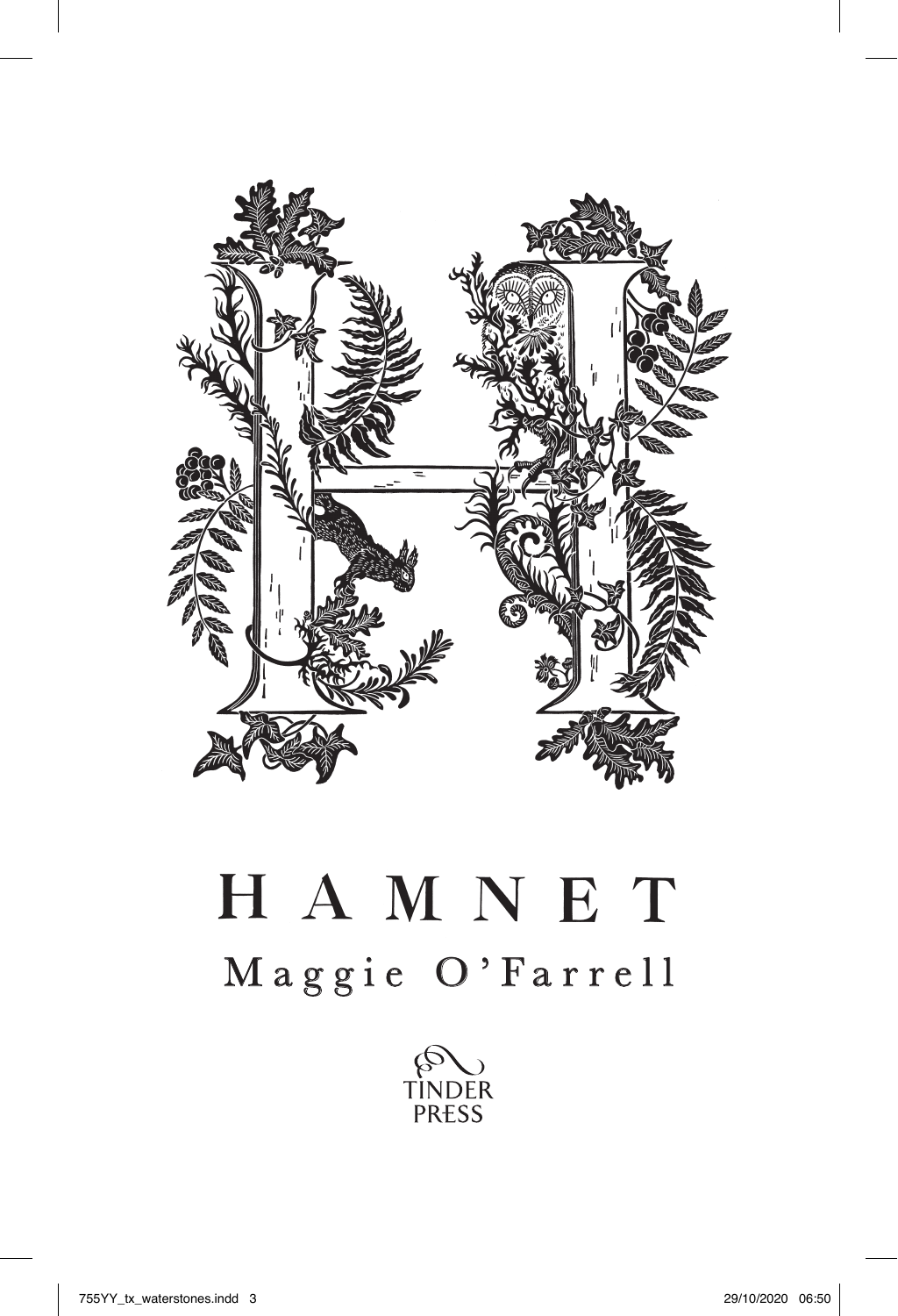## Historical note

In the 1580s, a couple living in Henley Street, Stratford, had three children: Susanna, then Hamnet and Judith, who were twins.

The boy, Hamnet, died in 1596, aged eleven.

Four years or so later, the father wrote a play called *Hamlet*.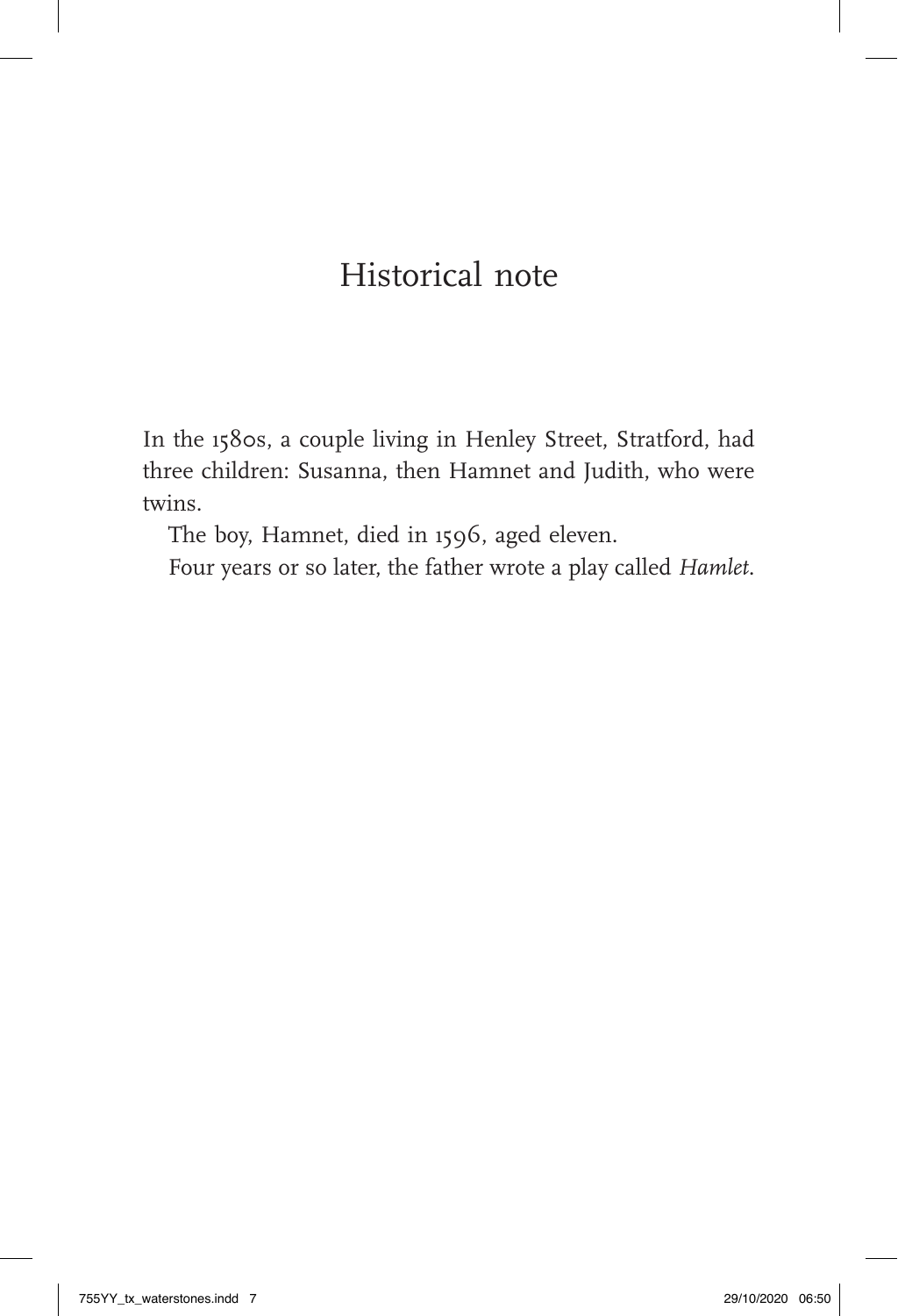He is dead and gone, lady, He is dead and gone; At his head a grass-green turf, At his heels a stone.

*Hamlet*, Act IV, scene v

Hamnet and Hamlet are in fact the same name, entirely interchangeable in Stratford records in the late sixteenth and early seventeenth centuries.

Stephen Greenblatt, 'The death of Hamnet and the making of *Hamlet*', *New York Review of Books* (21 October 2004)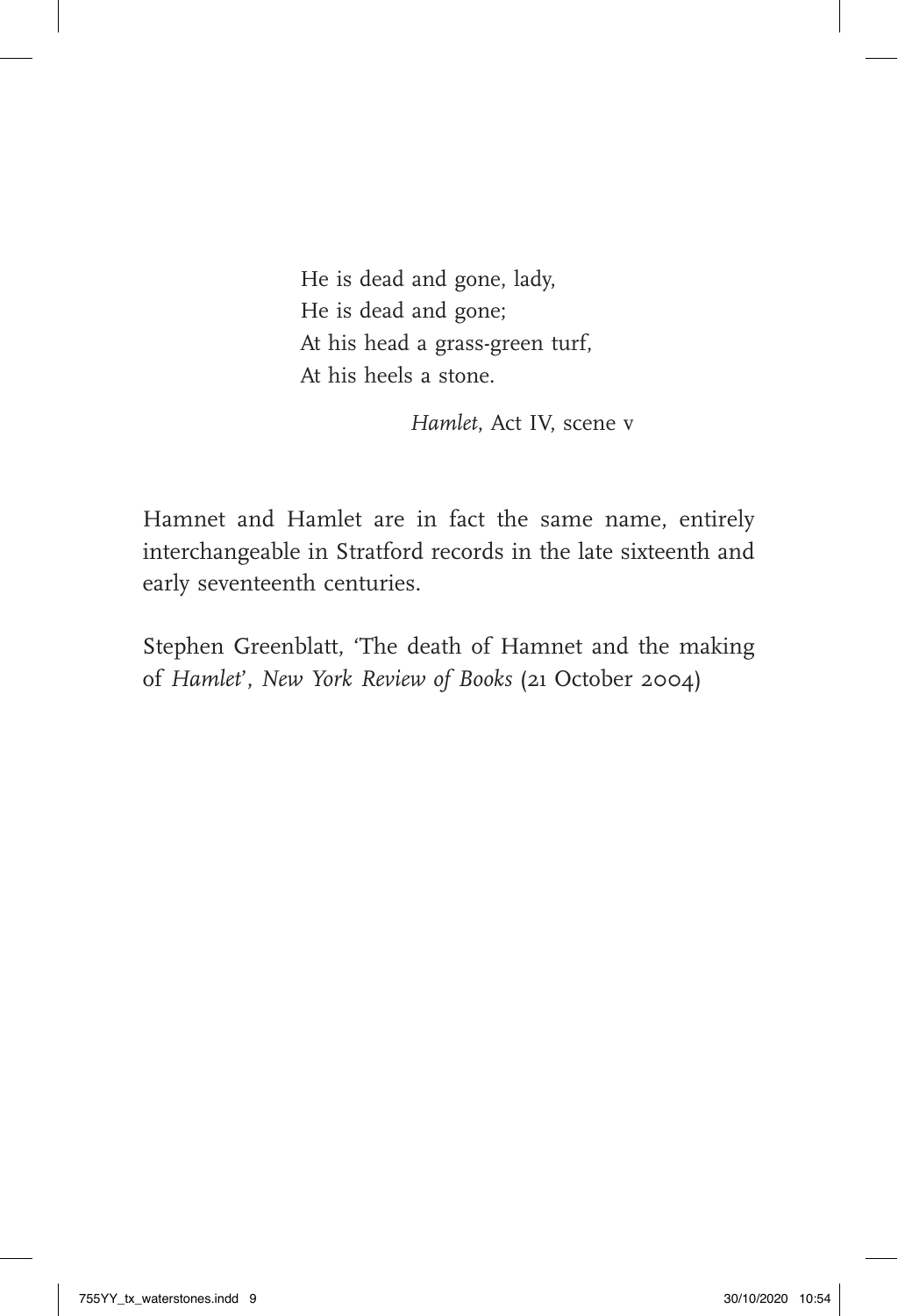boy is coming down a flight of stairs.

The passage is narrow and twists back on itself. He takes each step slowly, sliding himself along the wall, his boots meeting each tread with a thud.

Near the bottom, he pauses for a moment, looking back the way he has come. Then, suddenly resolute, he leaps the final three stairs, as is his habit. He stumbles as he lands, falling to his knees on the flagstone floor.

It is a close, windless day in late summer, and the downstairs room is slashed by long strips of light. The sun glowers at him from outside, the windows latticed slabs of yellow, set into the plaster.

He gets up, rubbing his legs. He looks one way, up the stairs; he looks the other, unable to decide which way he should turn.

The room is empty, the fire ruminating in its grate, orange embers below soft, spiralling smoke. His injured kneecaps throb in time with his heartbeat. He stands with one hand resting on the latch of the door to the stairs, the scuffed leather tip of his boot raised, poised for motion, for flight. His hair, light-coloured, almost gold, rises up from his brow in tufts.

There is no one here.

He sighs, drawing in the warm, dusty air and moves through the room, out of the front door and on to the street. The noise of barrows, horses, vendors, people calling to each other, a man hurling a sack from an upper window doesn't reach him. He wanders along the front of the house and into the neighbouring doorway.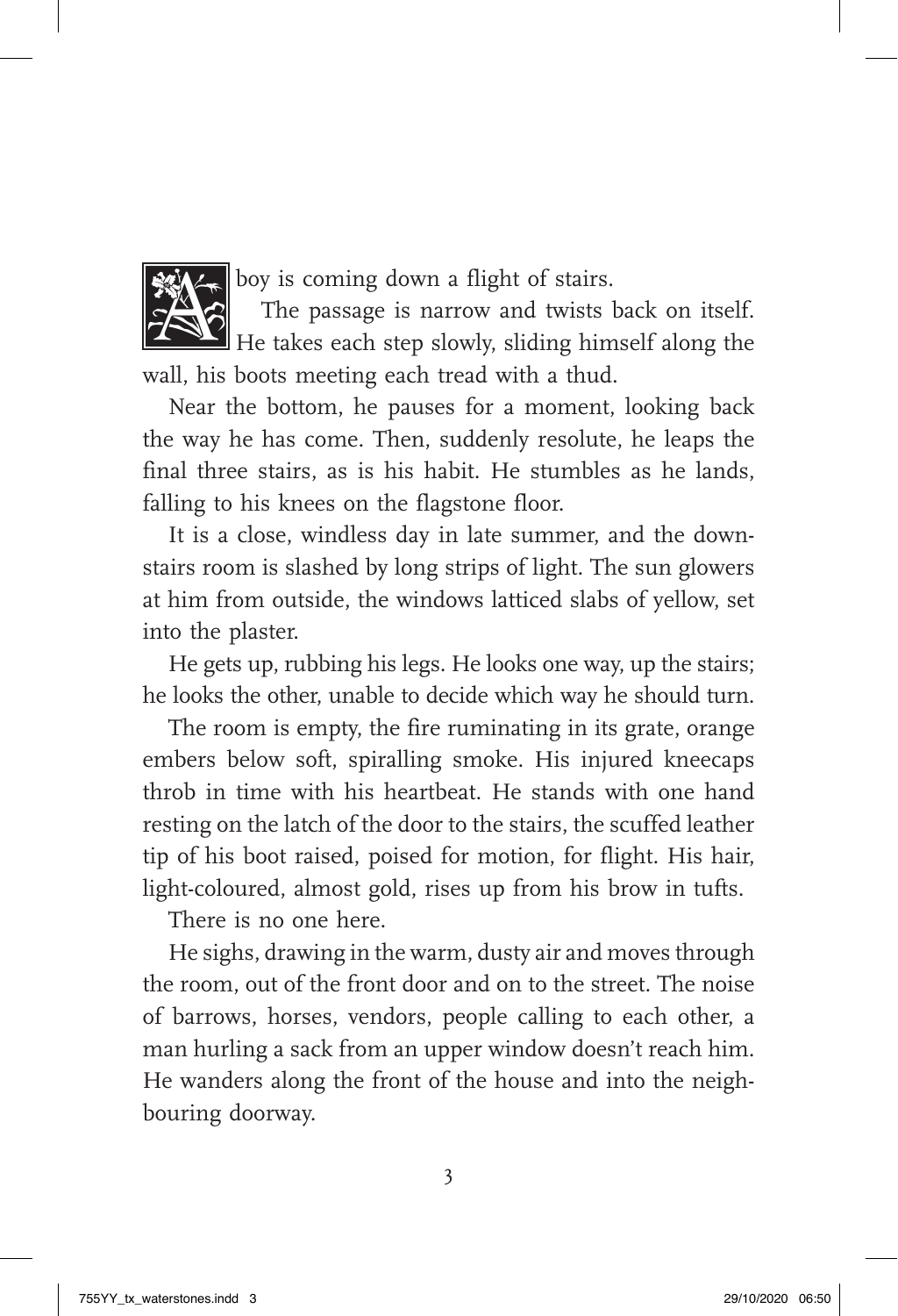The smell of his grandparents' home is always the same: a mix of woodsmoke, polish, leather, wool. It is similar yet indefinably different from the adjoining two-roomed apartment, built by his grandfather in a narrow gap next to the larger house, where he lives with his mother and sisters. Sometimes he cannot understand why this might be. The two dwellings are, after all, separated by only a thin wattled wall but the air in each place is of a different ilk, a different scent, a different temperature.

This house whistles with draughts and eddies of air, with the tapping and hammering of his grandfather's workshop, with the raps and calls of customers at the window, with the noise and welter of the courtyard out the back, with the sound of his uncles coming and going.

But not today. The boy stands in the passageway, listening for signs of occupation. He can see from here that the workshop, to his right, is empty, the stools at the benches vacant, the tools idle on the counters, a tray of abandoned gloves, like handprints, left out for all to see. The vending window is shut and bolted tight. There is no one in the dining hall, to his left. A stack of napkins is piled on the long table, an unlit candle, a heap of feathers. Nothing more.

He calls out, a cry of greeting, a questioning sound. Once, twice, he makes this noise. Then he cocks his head, listening for a response.

Nothing. Just the creaking of beams expanding gently in the sun, the sigh of air passing under doors, between rooms, the swish of linen drapes, the crack of the fire, the indefinable noise of a house at rest, empty.

His fingers tighten around the iron of the door handle. The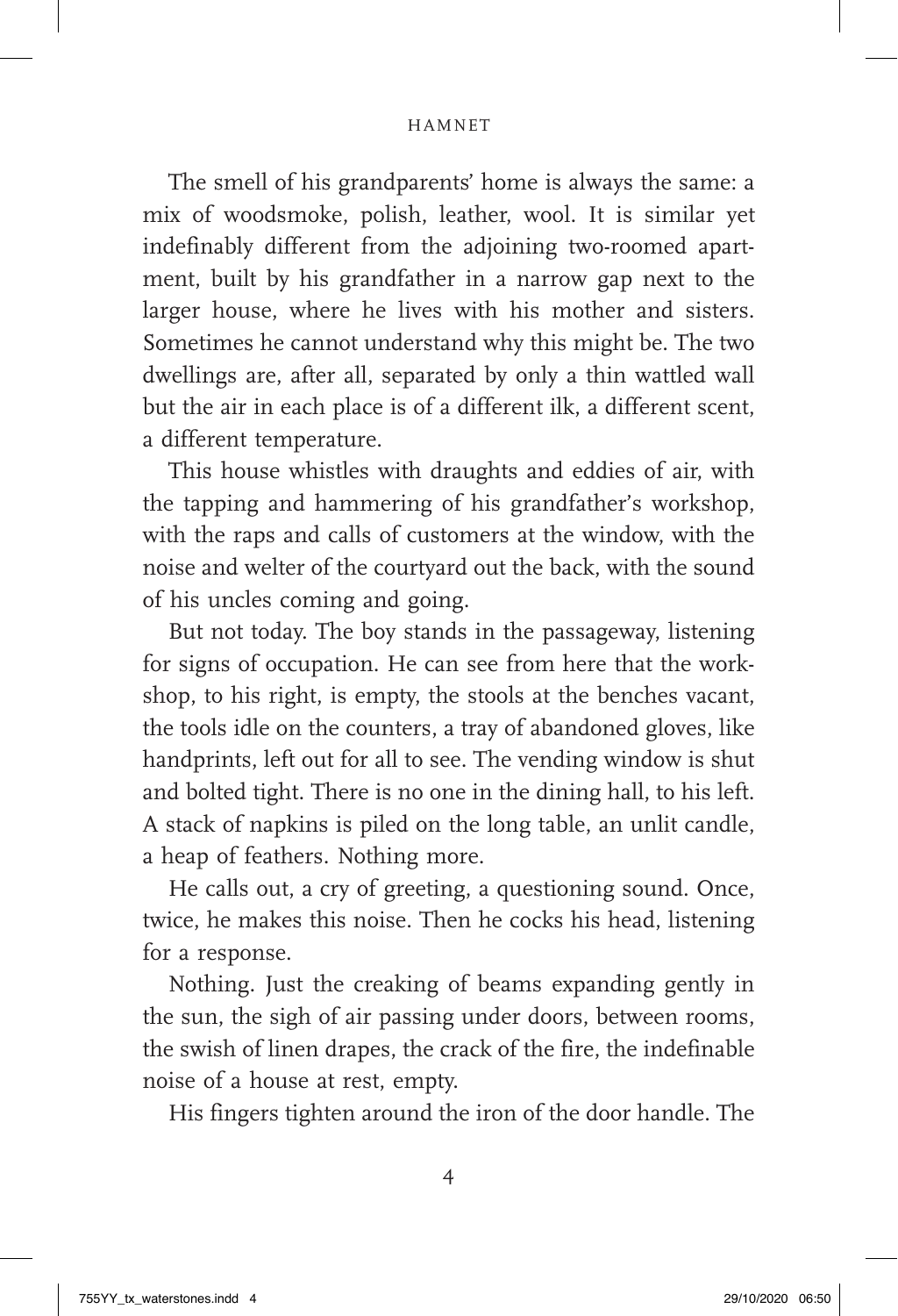heat of the day, even this late, causes sweat to express itself from the skin of his brow, down his back. The pain in his knees sharpens, twinges, then fades again.

The boy opens his mouth. He calls the names, one by one, of all the people who live here, in this house. His grandmother. The maid. His uncles. His aunt. The apprentice. His grandfather. The boy tries them all, one after another. For a moment, it crosses his mind to call his father's name, to shout for him, but his father is miles and hours and days away, in London, where the boy has never been.

But where, he would like to know, are his mother, his older sister, his grandmother, his uncles? Where is the maid? Where is his grandfather, who tends not to leave the house by day, who is usually to be found in the workshop, harrying his apprentice or reckoning his takings in a ledger? Where is everyone? How can both houses be empty?

He moves along the passageway. At the door to the workshop, he stops. He throws a quick glance over his shoulder, to make sure nobody is there, then steps inside.

His grandfather's glove workshop is a place he is rarely allowed to enter. Even to pause in the doorway is forbidden. Don't stand there idling, his grandfather will roar. Can't a man do an honest day's work without people stopping to gawk at him? Have you nothing better to do than loiter there catching flies?

Hamnet's mind is quick: he has no trouble understanding the schoolmasters' lessons. He can grasp the logic and sense of what he is being told, and he can memorise readily. Recalling verbs and grammar and tenses and rhetoric and numbers and calculations comes to him with an ease that can, on occasion, attract the envy of other boys. But his is a mind also easily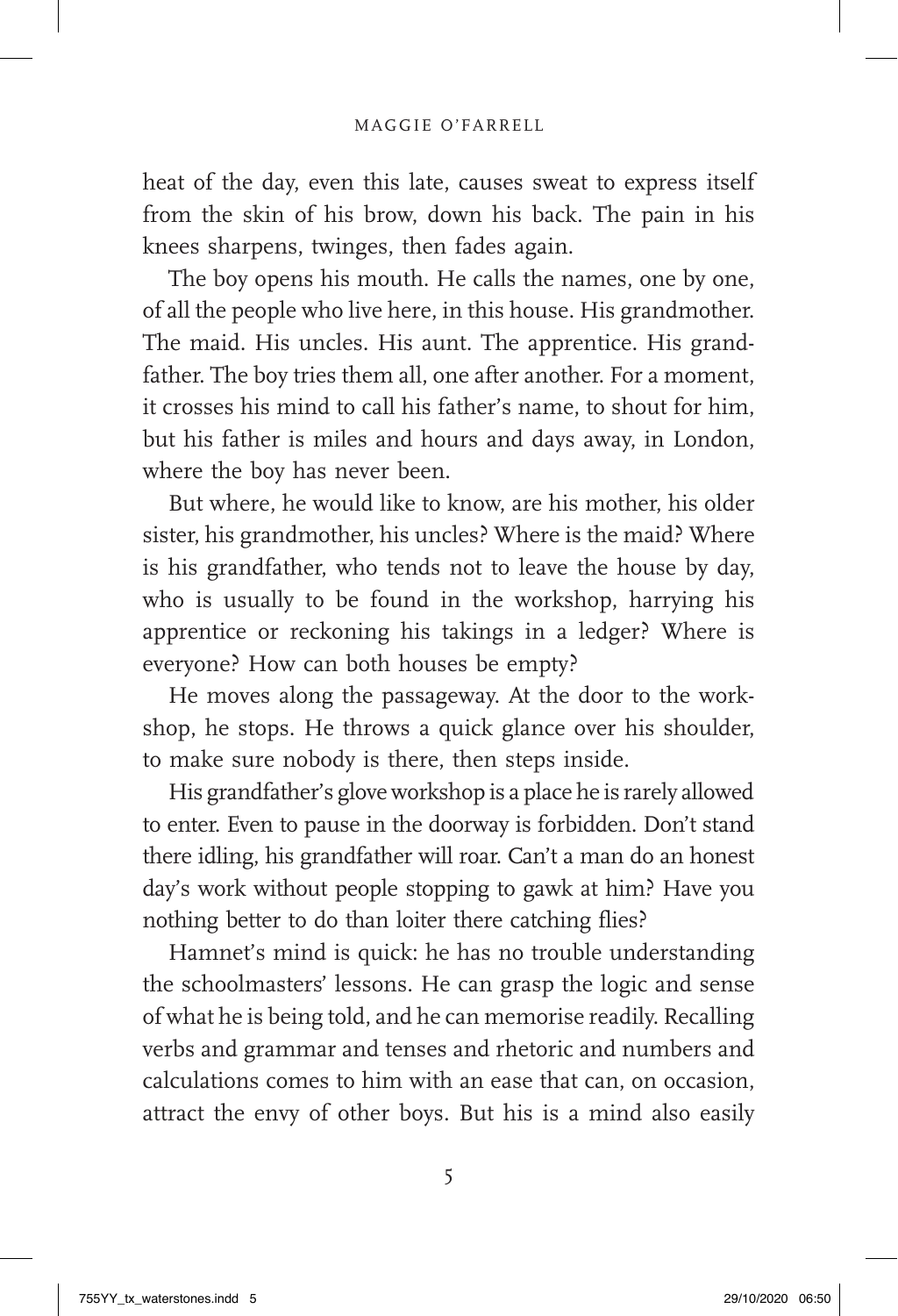distracted. A cart going past in the street during a Greek lesson will draw his attention away from his slate to wonderings as to where the cart might be going and what it could be carrying and how about that time his uncle gave him and his sisters a ride on a haycart, how wonderful that was, the scent and prick of new-cut hay, the wheels tugged along to the rhythm of the tired mare's hoofs. More than twice in recent weeks he has been whipped at school for not paying attention (his grandmother has said if it happens once more, just once, she will send word of it to his father). The schoolmasters cannot understand it. Hamnet learns quickly, can recite by rote, but he will not keep his mind on his work.

The noise of a bird in the sky can make him cease speaking, mid-utterance, as if the very heavens have struck him deaf and dumb at a stroke. The sight of a person entering a room, out of the corner of his eye, can make him break off whatever he is doing – eating, reading, copying out his schoolwork – and gaze at them as if they have some important message just for him. He has a tendency to slip the bounds of the real, tangible world around him and enter another place. He will sit in a room in body, but in his head he is somewhere else, someone else, in a place known only to him. Wake up, child, his grandmother will shout, snapping her fingers at him. Come back, his older sister, Susanna, will hiss, flicking his ear. Pay attention, his schoolmasters will yell. Where did you go? Judith will be whispering to him, when he finally re-enters the world, when he comes to, when he glances around to find that he is back, in his house, at his table, surrounded by his family, his mother eyeing him, half smiling, as if she knows exactly where he's been.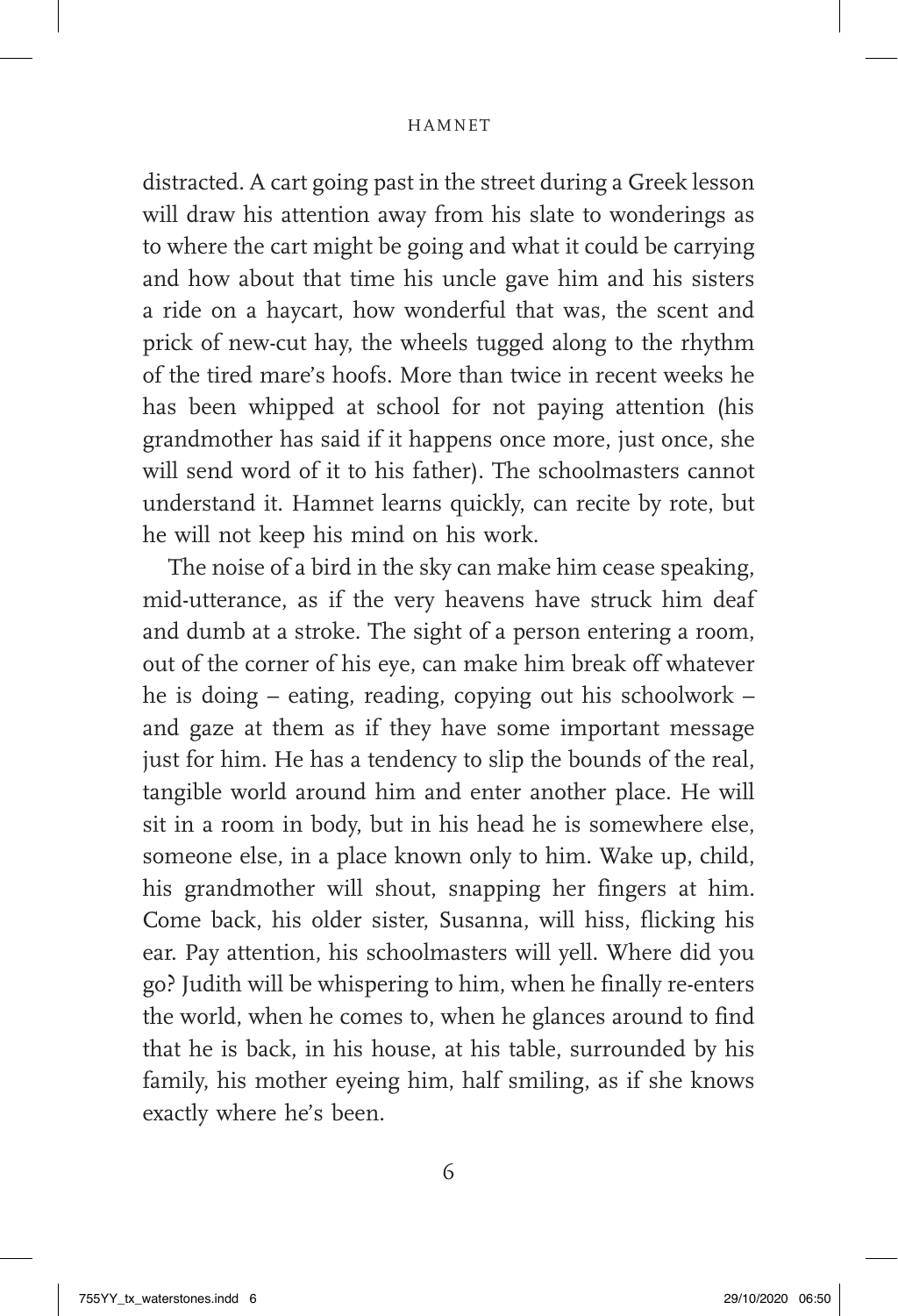In the same way, now, walking into the forbidden space of the glove workshop, Hamnet has lost track of what he is meant to be doing. He has momentarily slipped free of his moorings, of the fact that Judith is unwell and needs someone to care for her, that he is meant to be finding their mother or grandmother or anyone else who might know what to do.

Skins hang from a rail. Hamnet knows enough to recognise the rust-red spotted hide of a deer, the delicate and supple kidskin, the smaller pelts of squirrels, the coarse and bristling boarskin. As he moves nearer to them, the skins start to rustle and stir on their hangings, as if some life might yet be left in them, just a little, just enough for them to hear him coming. Hamnet extends a finger and touches the goat hide. It is unaccountably soft, like the brush of river weed against his legs when he swims on hot days. It sways gently to and fro, legs splayed, stretched out, as if in flight, like a bird or a ghoul.

Hamnet turns, surveys the two seats at the workbench: the padded leather one worn smooth by the rub of his grandfather's breeches, and the hard wooden stool for Ned, the apprentice. He sees the tools, suspended from hooks on the wall above the workbench. He is able to identify those for cutting, those for stretching, those for pinning and stitching. He sees that the narrower of the glove stretchers – used for women – is out of place, left on the bench where Ned works with bent head and curved shoulders and anxious, nimble fingers. Hamnet knows that his grandfather needs little provocation to yell at the boy, perhaps worse, so he picks up the glove stretcher, weighing its warm wooden heft, and replaces it on its hook.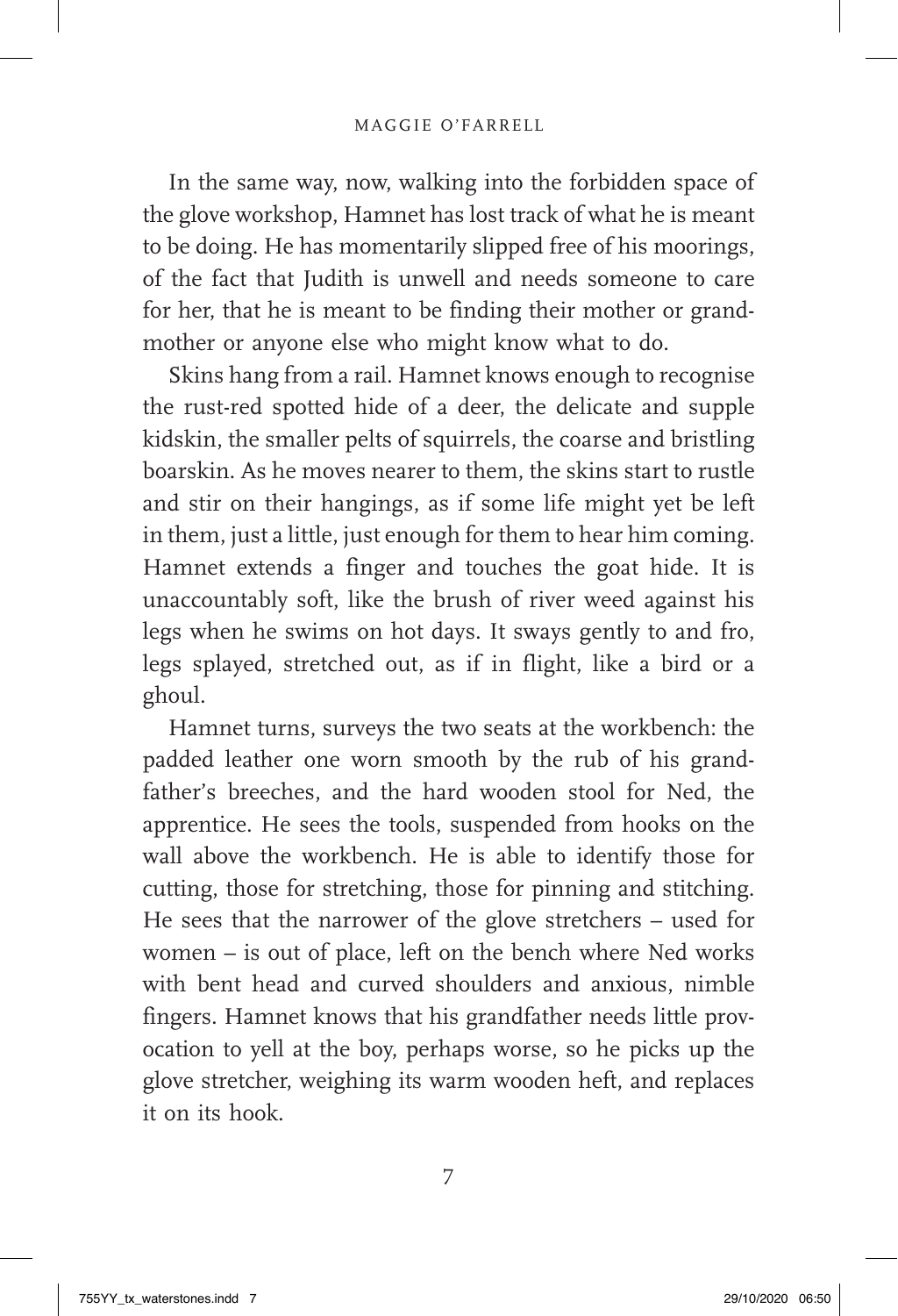He is just about to slide out the drawer where the twists of thread are kept, and the boxes of buttons – carefully, carefully, because he knows the drawer will squeak – when a noise, a slight shifting or scraping, reaches his ears.

Within seconds, Hamnet has darted out, along the passageway and into the yard. His task returns to him. What is he doing, fiddling in the workshop? His sister is unwell: he is meant to be finding someone to help.

He bangs open, one by one, the doors to the cookhouse, the brewhouse, the washhouse. All of them empty, their interiors dark and cool. He calls out again, slightly hoarse this time, his throat scraped with the shouting. He leans against the cookhouse wall and kicks at a nutshell, sending it skittering across the yard. He is utterly confounded to be so alone. Someone ought to be here; someone always is here. Where can they be? What must he do? How can they all be out? How can his mother and grandmother not be in the house, as they usually are, heaving open the doors of the oven, stirring a pot over the fire? He stands in the yard, looking about himself, at the door to the passageway, at the door to the brewhouse, at the door to their apartment. Where should he go? Whom should he call on for help? And where is everyone?

Every life has its kernel, its hub, its epicentre, from which everything flows out, to which everything returns. This moment is the absent mother's: the boy, the empty house, the deserted yard, the unheard cry. Him standing here, at the back of the house, calling for the people who had fed him, swaddled him, rocked him to sleep, held his hand as he took his first steps, taught him to use a spoon, to blow on broth before he ate it,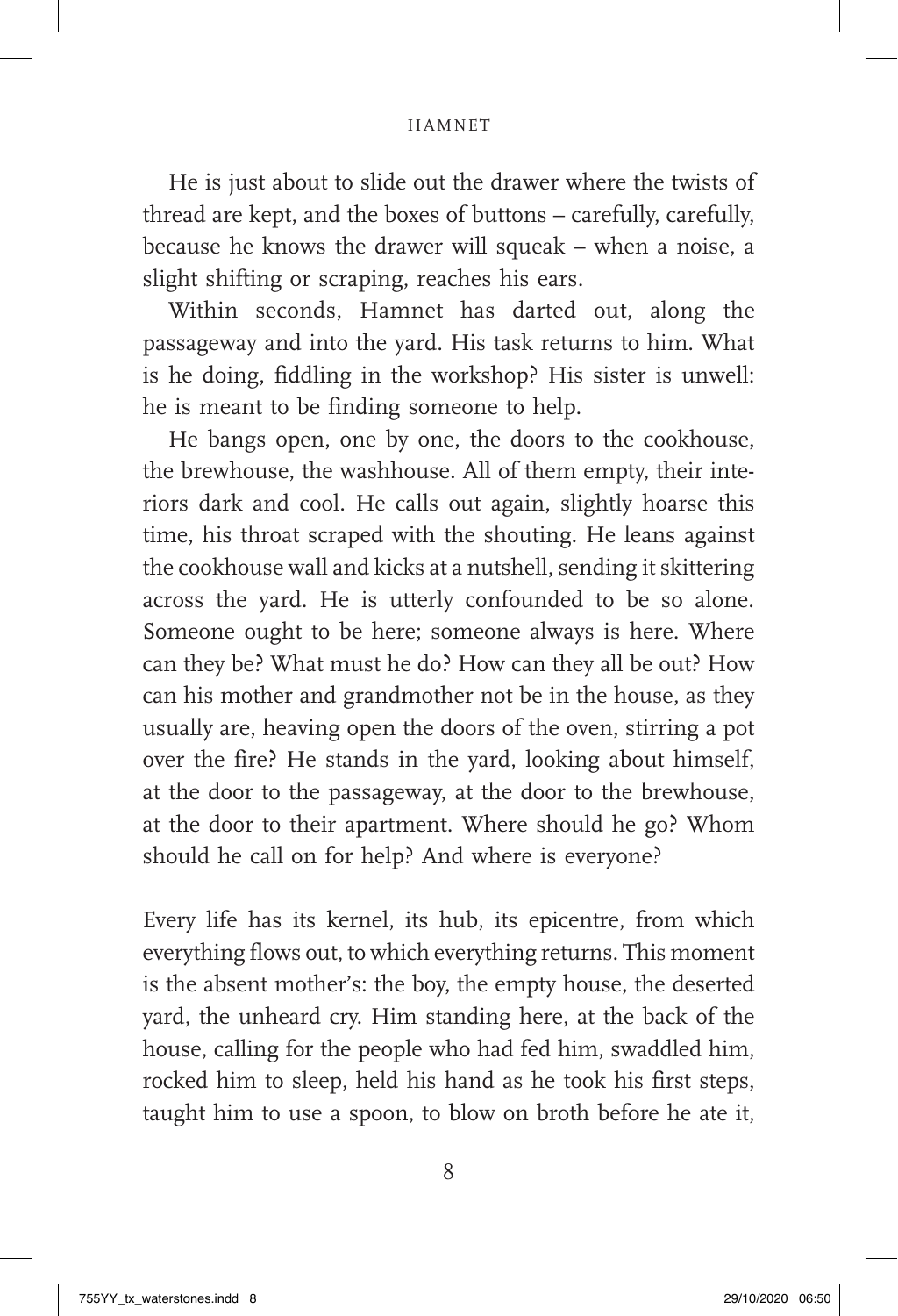to take care crossing the street, to let sleeping dogs lie, to swill out a cup before drinking, to stay away from deep water.

It will lie at her very core, for the rest of her life.

Hamnet scuffs his boots in the grit of the yard. He can see the remains of a game he and Judith had been playing not long ago: the lengths of twine tied to pine cones to be pulled and swung for the kitchen cat's kittens. Small creatures they are, with faces like pansies and soft pads on their paws. The cat went into a barrel in the storeroom to have them and hid there for weeks. Hamnet's grandmother looked everywhere for the litter, intending to drown them all, as is her custom, but the cat thwarted her, keeping her babies secret, safe, and now they are half grown, two of them, running about the place, climbing up sacks, chasing feathers and wool scraps and stray leaves. Judith cannot be parted from them for long. She usually has one in her apron pocket, a tell-tale bulge, a pair of peaked ears giving her away, making their grandmother shout and threaten the waterbutt. Hamnet's mother, however, whispers to them that the kittens are too big for their grandmother to drown. 'She couldn't do it, now,' she says to them, in private, wiping tears from Judith's horrified face. 'She wouldn't have the stomach for it – they would struggle, you see, they would fight.'

Hamnet wanders over to the abandoned pine cones, their strings trailed into the trodden earth of the yard. The kittens are nowhere to be seen. He nudges a pine cone with his toe and it rolls away from him in an uneven arch.

He looks up at the houses, the many windows of the big one and the dark doorway of his own. Normally, he and Judith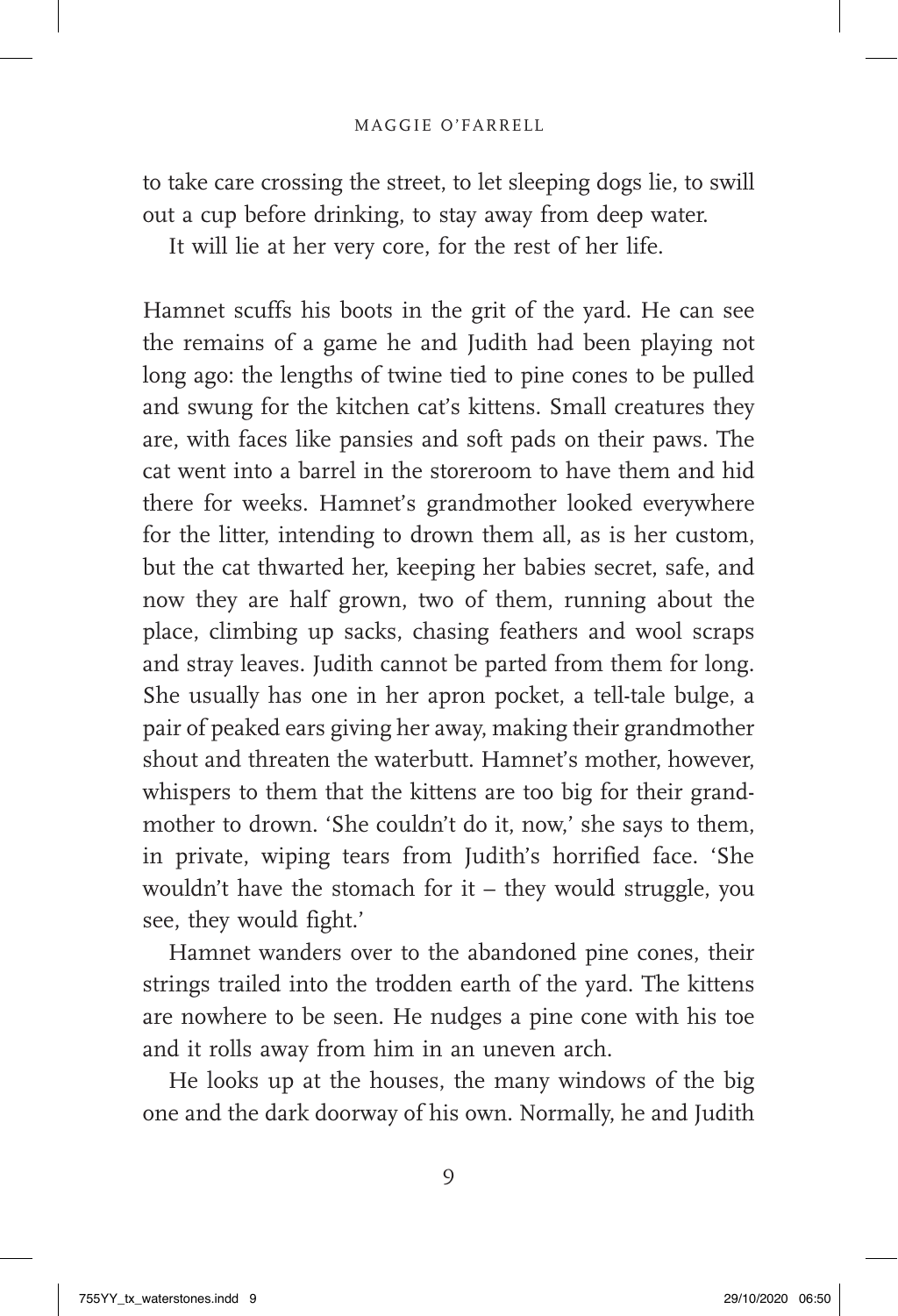would be delighted to find themselves alone. He would, this very moment, be trying to persuade her to climb on to the cookhouse roof with him, so that they might reach the boughs of the plum tree just over the neighbour's wall. They are filled, crammed, with plums, their red-gold jackets near to bursting with ripeness; Hamnet has eyed them from an upper window in his grandparents' house. If this were a normal day, he would be giving Judith a boost on to the roof so that she could fill her pockets with stolen fruit, despite her qualms and protestations. She doesn't like to do anything dishonest or forbidden, so guileless is her nature, but can usually be persuaded with a few words from Hamnet.

Today, though, as they played with the kittens who escaped an early demise, she said she had a headache, a pain in her throat, she felt cold, then she felt hot, and she has gone into the house to lie down.

Hamnet goes back through the door to the main house and along the passage. He is just about to go out into the street when he hears a noise. It is a click or a shift, a minute sound, but it is the definite noise of another human being.

'Hello?' Hamnet calls. He waits. Nothing. Silence presses back at him from the dining hall and the parlour beyond. 'Who's there?'

For a moment, and just for a moment, he entertains the notion that it might be his father, returned from London, to surprise them – it has happened before. His father will be there, beyond that door, perhaps hiding as a game, as a ruse. If Hamnet walks into the room, his father will leap out; he will have gifts stowed in his bag, in his purse; he will smell of horses, of hay, of many days on the road; he will put his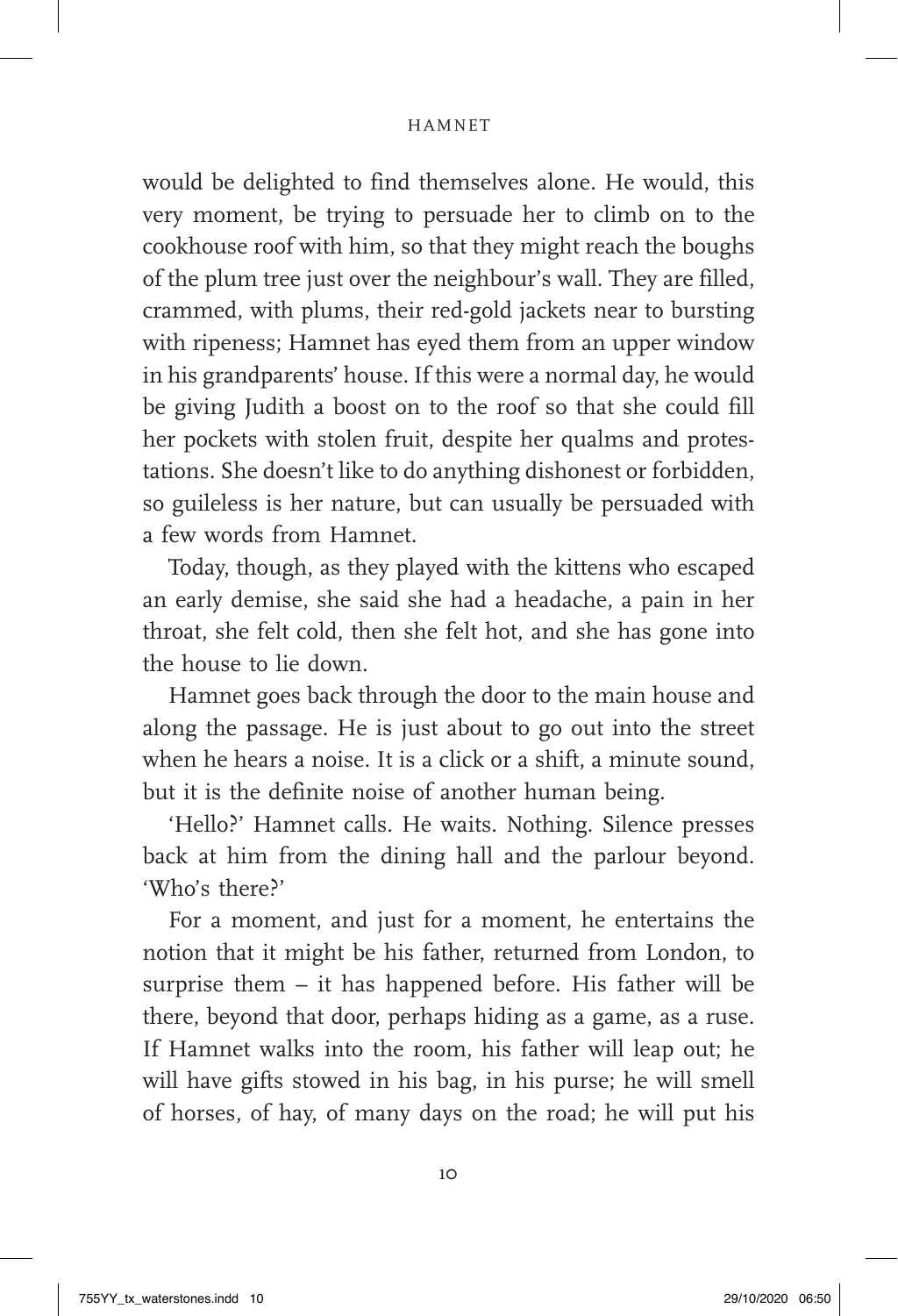arms around his son and Hamnet will press his cheek to the rough, chafing fastenings of his father's jerkin.

He knows it won't be his father. He knows it, he does. His father would respond to a repeated call, would never hide himself away in an empty house. Even so, when Hamnet walks into the parlour, he feels the falling, filtering sensation of disappointment to see his grandfather there, beside the low table.

The room is filled with gloom, coverings pulled over most of the windows. His grandfather is standing with his back towards him, in a crouched position, fumbling with something: papers, a cloth bag, counters of some sort. There is a pitcher on the table, and a cup. His grandfather's hand meanders through these objects, his head bent, his breath coming in wheezing bursts.

Hamnet gives a polite cough.

His grandfather wheels around, his face wild, furious, his arm flailing through the air, as if warding off an assailant. 'Who's there?' he cries. 'Who is that?'

'It's me.'

'Who?'

'Me.' Hamnet steps towards the narrow shaft of light slanting in through the window. 'Hamnet.'

His grandfather sits down with a thud. 'You scared the wits out of me, boy,' he cries. 'Whatever do you mean, creeping about like that?'

'I'm sorry,' Hamnet says. 'I was calling and calling but no one answered. Judith is—'

'They've gone out,' his grandfather speaks over him, with a curt flick of his wrist. 'What do you want with all those women anyway?' He seizes the neck of the pitcher and aims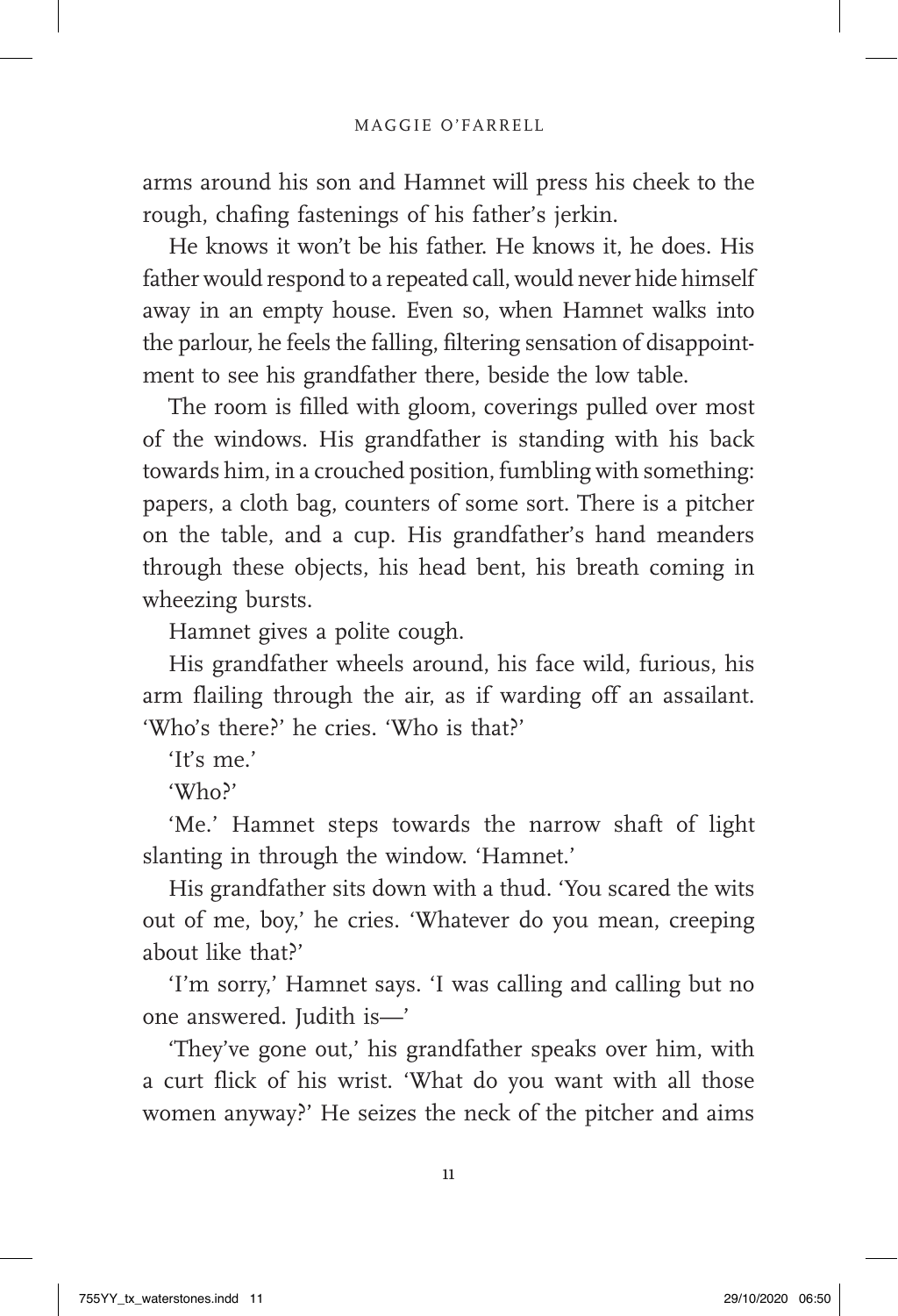it towards the cup. The liquid – ale, Hamnet thinks – slops out precipitously, some into the cup and some on to the papers on the table, causing his grandfather to curse, then dab at them with his sleeve. For the first time, it occurs to Hamnet that his grandfather might be drunk.

'Do you know where they have gone?' Hamnet asks.

'Eh?' his grandfather says, still mopping his papers. His anger at their spoiling seems to unsheathe itself and stretch out from him, like a rapier. Hamnet can feel the tip of it wander about the room, seeking an opponent, and he thinks for a moment of his mother's hazel strip, and the way it pulls itself towards water, except he is not an underground stream and his grandfather's anger is not like the quivering divining rod at all. It is cutting, sharp, unpredictable. Hamnet has no idea what will happen next, or what he should do.

'Don't stand there gawping,' his grandfather hisses. 'Help me.' Hamnet shuffles forward a step, then another. He is wary, his father's words circling his mind: Stay away from your grandfather when he is in one of his black humours. Be sure to stand clear of him. Stay well back, do you hear?

His father had said this to him on his last visit, when they had been helping unload a cart from the tannery. John, his grandfather, had dropped a bundle of skins into the mud and, in a sudden fit of temper, had hurled a paring-knife at the yard wall. His father had immediately pulled Hamnet back, behind him, out of the way, but John had barged past them into the house without a word. His father had taken Hamnet's face in both of his hands, fingers curled in at the nape of his neck, his gaze steady and searching. He'll not touch your sisters but it's you I worry for, he had muttered, his brow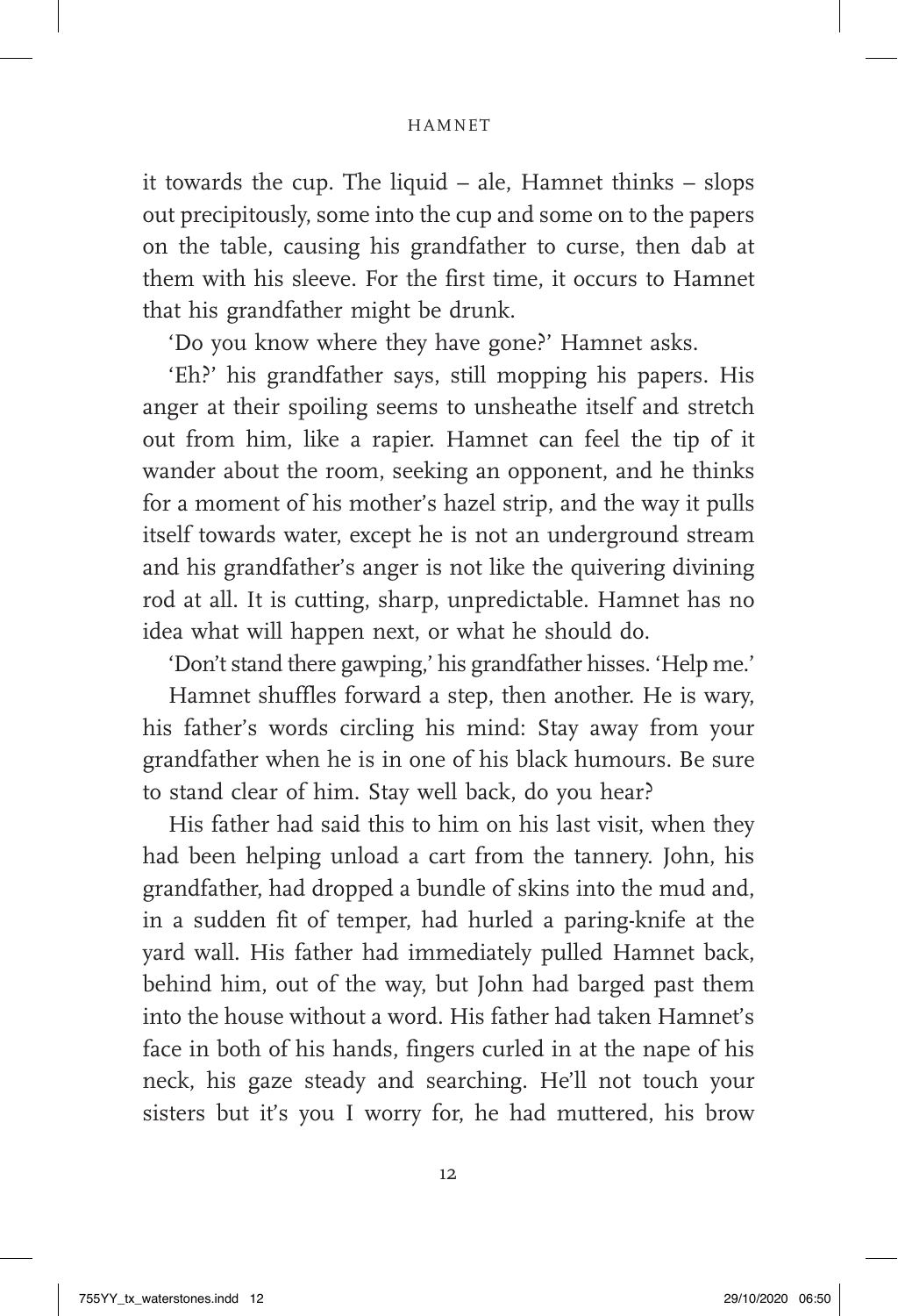puckering. You know the humour I mean, don't you? Hamnet had nodded but wanted the moment to be prolonged, for his father to keep holding his head like that: it gave him a sensation of lightness, of safety, of being entirely known and treasured. At the same time, he was aware of a curdling unease swilling about inside him, like a meal his stomach didn't want. He thought of the snip and snap of words that punctured the air between his father and grandfather, the way his father continually reached to loosen his collar when seated at table with his parents. Swear to me, his father had said, as they stood in the yard, his voice hoarse. Swear it. I need to know you'll be safe when I'm not here to see to it.

Hamnet believes he is keeping his word. He is well back. He is at the other side of the fireplace. His grandfather couldn't reach him here, even if he tried.

His grandfather is draining his cup with one hand and shaking the drops off a sheet of paper with the other. 'Take this,' he orders, holding out the page.

Hamnet bends forward, not moving his feet, and takes it with the very tips of his fingers. His grandfather's eyes are slitted, watchful; his tongue pokes out of the side of his mouth. He sits in his chair, hunched: an old, sad toad on a stone.

'And this.' His grandfather holds out another paper.

Hamnet bends forward in the same way, keeping the necessary distance. He thinks of his father, how he would be proud of him, how he would be pleased.

Quick as a fox, his grandfather makes a lunge. Everything happens so fast that, afterwards, Hamnet won't be sure in what sequence it all occurred: the page swings to the floor between them, his grandfather's hand seizes him by the wrist,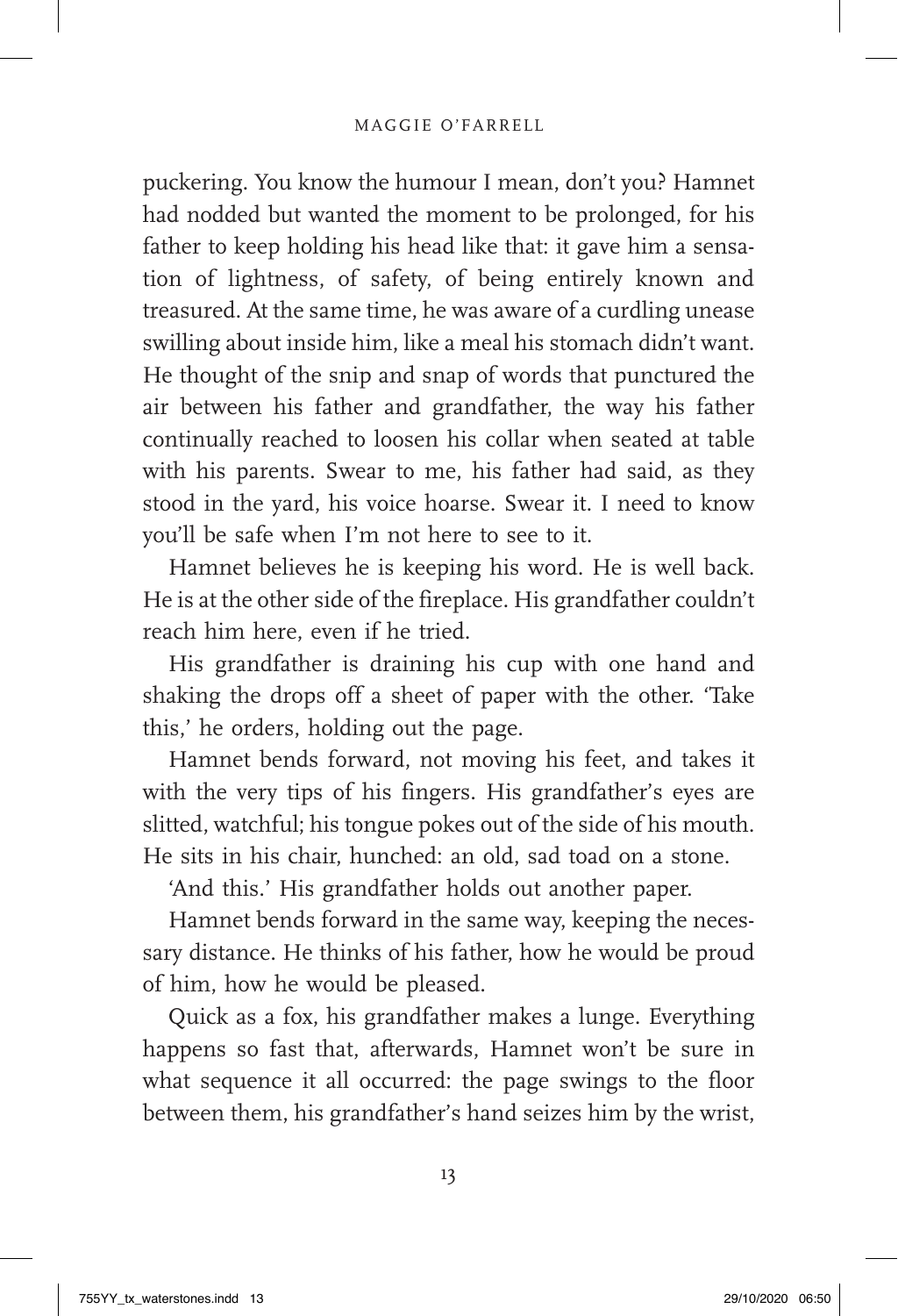then the elbow, hauling him forward, into the gap, the space his father had told him to observe, and his other hand, which still holds the cup, is coming up, fast. Hamnet is aware of streaks in his vision – red, orange, the colours of fire, streaming in from the corner of his eye – before he feels the pain. It is a sharp, clubbed, jabbing pain. The rim of the cup has struck him just below the eyebrow.

'That'll teach you,' his grandfather is saying, in a calm voice, 'to creep up on people.'

Tears burst forth from Hamnet's eyes, both of them, not just the injured one.

'Crying are you? Like a little maid? You're as bad as your father,' his grandfather says, with disgust, releasing him. Hamnet springs backwards, thwacking his shin on the side of the parlour bed. 'Always crying and whining and complaining,' his grandfather mutters. 'No backbone. No sense. That was always his problem. Couldn't stick at anything.'

Hamnet is running back outside, along the street, wiping at his face, dabbing the blood with his sleeve. He lets himself in through his own front door, up the stairs, to the upper room, where a figure lies on the pallet next to their parents' big curtained bed. The figure is dressed – a brown smock, a white bonnet, the strings of which are untied and straggle down her neck – and is lying on top of the sheets. She has kicked off her shoes, which lie, inverted, like a pair of empty pods, beside her.

'Judith,' the boy says, and touches her hand. 'Are you feeling any better?'

The girl's lids lift. She stares at her brother, for a moment, as if from a great distance, then shuts her eyes again. 'I'm sleeping,' she murmurs.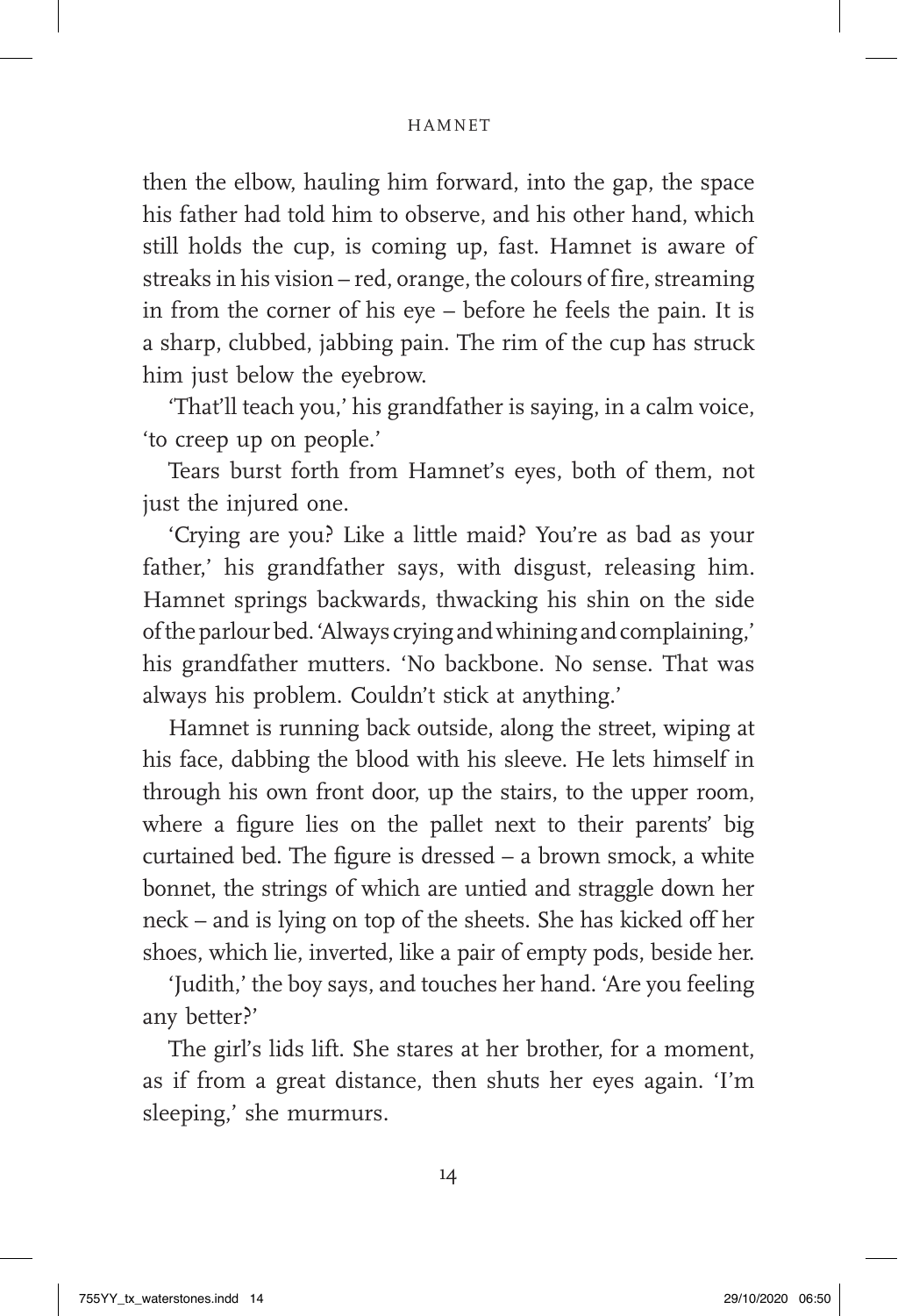She has the same heart-shaped face as him, the same peaked brow, where the same corn-coloured hair grows upwards. The eyes that fixed so briefly on his face are the same colour – a warm amber, flecked with gold – the same set as his own. There is a reason for this: they share a birthday, just as they shared their mother's womb. The boy and the girl are twins, born within minutes of each other. They are as alike as if they had been born in the same caul.

He closes his fingers about hers – the same nails, the same shaped knuckles, although his are bigger, wider, grimier – and he tries to flatten the thought that hers feel slick and hot.

'How are you?' he says. 'Better?'

She stirs. Her fingers curl into his. Her chin lifts, then dips. There is, the boy sees, a swelling at the base of her throat. And another where her shoulder meets her neck. He stares at them. A pair of quail's eggs, under Judith's skin. Pale, ovoid, nestled there, as if waiting to hatch. One at her neck, one at her shoulder.

She is saying something, her lips parting, her tongue moving inside her mouth.

'What did you say?' he asks, bending nearer.

'Your face,' she is saying. 'What happened to your face?'

He puts a hand to his brow, feeling the swelling there, the wet of new blood. 'Nothing,' he says. 'It was nothing. Listen,' he says, more urgently, 'I'm going to find the physician. I won't be long.'

She says something else.

'Mamma?' he repeats. 'She – she is coming. She is not far away.'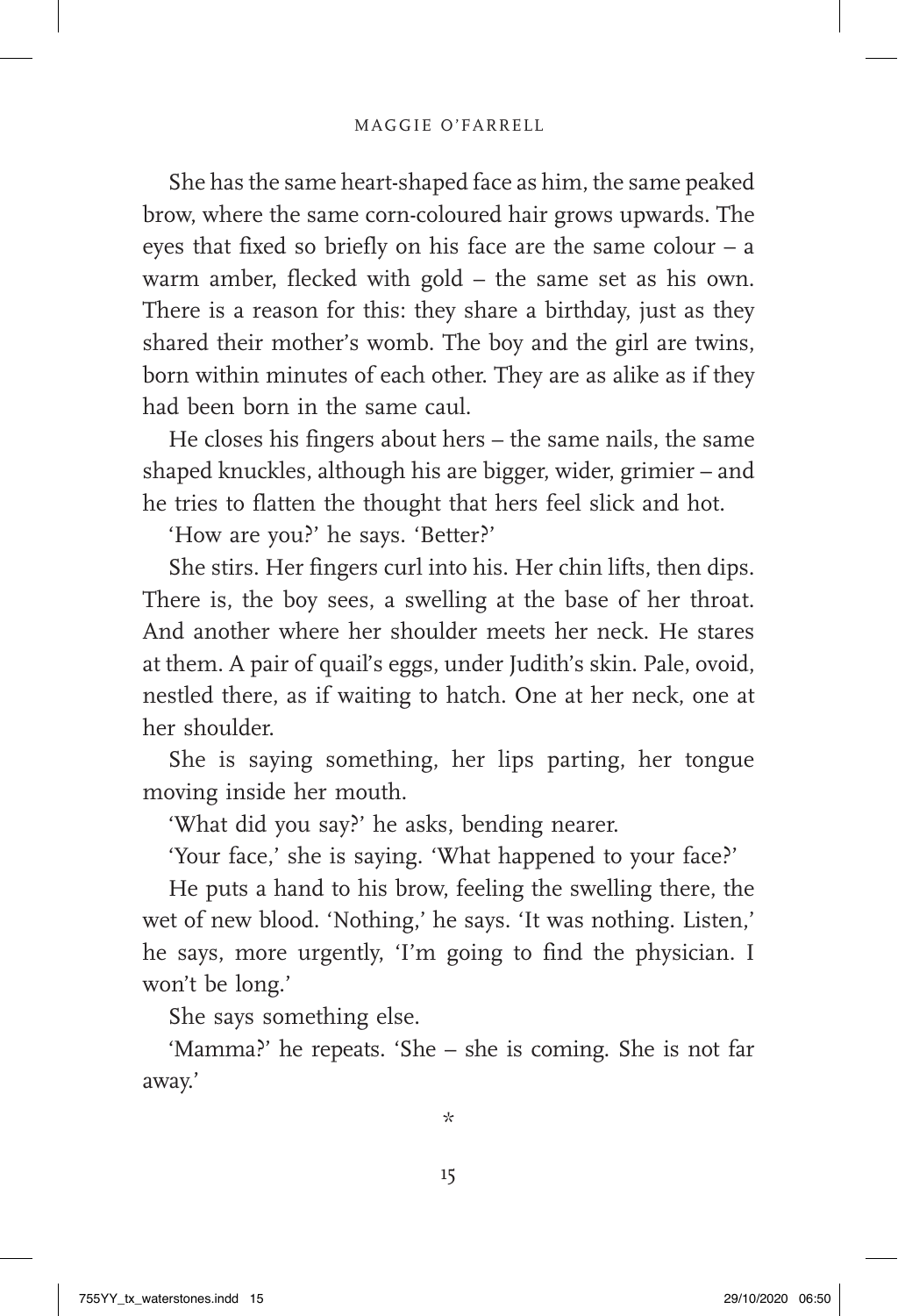She is, in fact, more than a mile away.

Agnes has a patch of land at Hewlands, leased from her brother, stretching from the house where she was born to the forest. She keeps bees here, in hemp-woven skeps, which hum with industrious and absorbed life; there are rows of herbs, flowers, plants, stems that wind up supporting twigs. Agnes's witch garden, her stepmother calls it, with a roll of her eyes.

Agnes can be seen, most weeks, moving up and down the rows of these plants, pulling up weeds, laying her hand to the coils of her hives, pruning stems here and there, secreting certain blooms, leaves, pods, petals, seeds in a leather bag at her hip.

Today she has been called there by her brother, who dispatched the shepherd's boy to tell her that something was amiss with the bees – they have left the hive and are massing in the trees.

Agnes is circling the skeps, listening for whatever the bees are telling her; she is eyeing the swarm in the orchard, a blackish stain spread throughout the branches that vibrates and quivers with outrage. Something has upset them. The weather, a change in temperature, or has someone disturbed the hive? One of the children, some escaped sheep, her stepmother?

She slides her hand up and under, into the skep, past its lip, through the remaining coating of bees. She is cool in a shift, under the dark, river-coloured shade of the trees, her thick braid of hair pinned to the top of her head, hidden under a white coif. No bee-keeper veil covers her face – she never wears one. If you came close enough, you would see that her lips are moving, murmuring small sounds and clicks to the insects that circle her head, alight on her sleeve, blunder into her face.

She brings a honeycomb out of the skep and squats to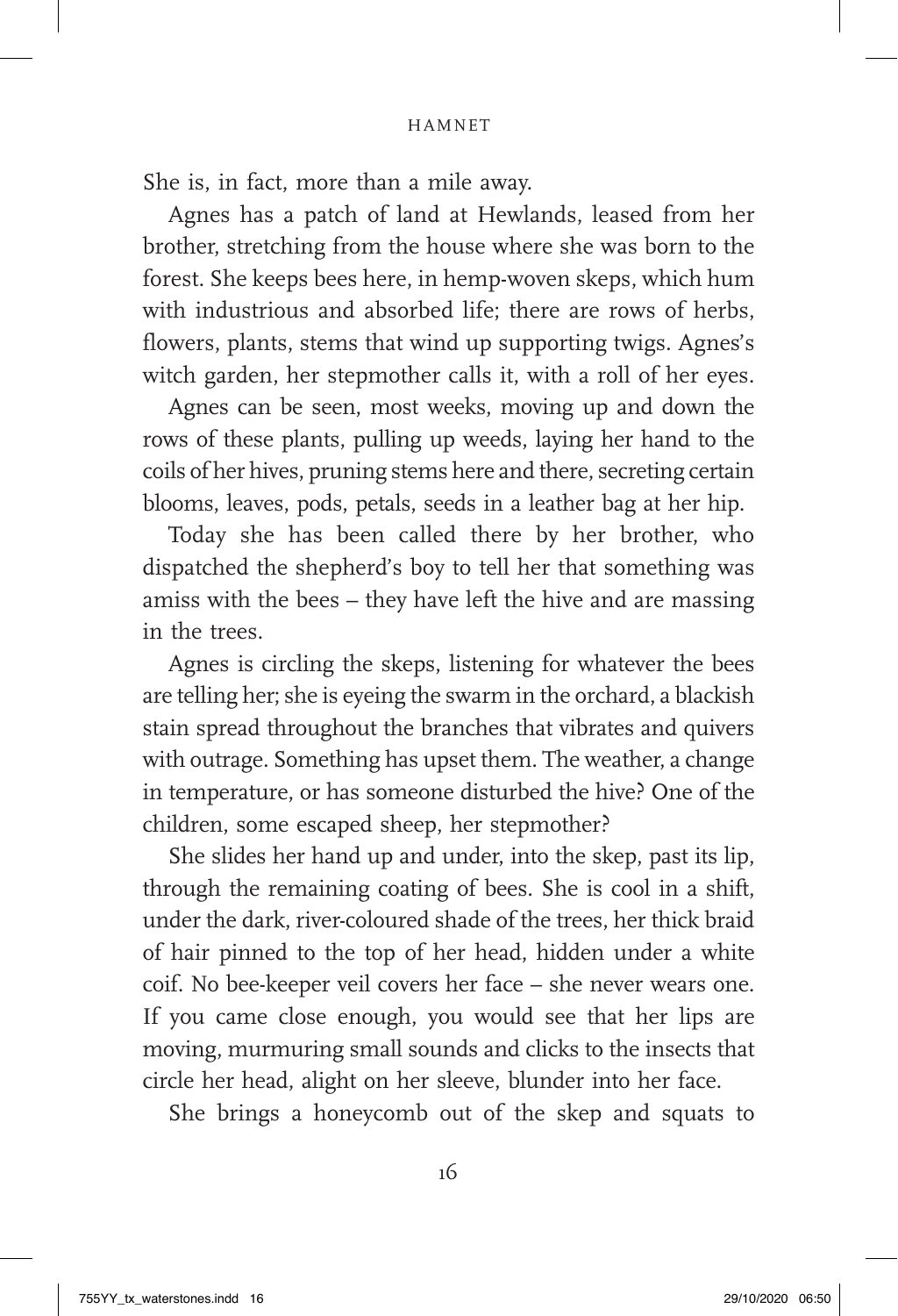examine it. Its surface is covered, teeming, with something that appears to be one moving entity: brown, banded with gold, wings shaped like tiny hearts. It is hundreds of bees, crowded together, clinging to their comb, their prize, their work.

She lifts a bundle of smouldering rosemary and waves it gently over the comb, the smoke leaving a trail in the still August air. The bees lift, in unison, to swarm above her head, a cloud with no edges, an airborne net that keeps casting and casting itself.

The pale wax is scraped, carefully, carefully, into a basket; the honey leaves the comb with a cautious, near reluctant drop. Slow as sap, orange-gold, scented with the sharp tang of thyme and the floral sweetness of lavender, it falls into the pot Agnes holds out. A thread of honey stretches from comb to pot, widening, twisting.

There is a sensation of change, an agitation of air, as if a bird has passed silently overhead. Agnes, still crouching, looks up. The movement causes her hand to waver and honey drips to her wrist, trails over her fingers, down the side of the pot. Agnes frowns, puts down the honeycomb, and stands, licking her fingertips.

She takes in the thatched eaves of Hewlands, to her right, the white scree of cloud overhead, the restless branches of the forest, to her left, the swarm of bees in the apple trees. In the distance, her second-youngest brother is driving sheep along the bridle path, a switch in his hand, the dog darting towards and away from the flock. Everything is as it should be. Agnes stares for a moment at the jerky stream of sheep, the skitter of their feet, their draggled, mud-crusted fleeces. A bee lands on her cheek; she fans it away.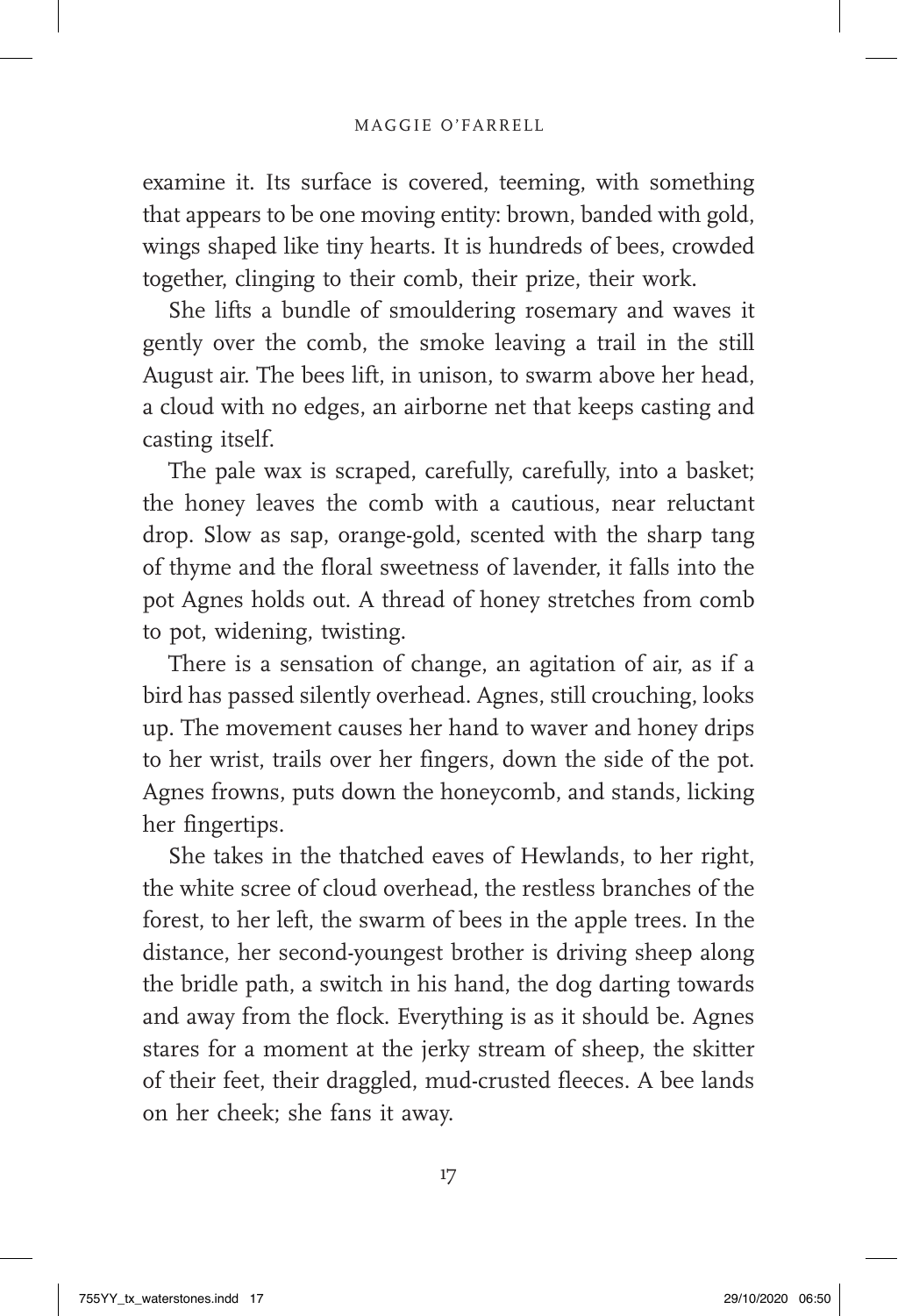Later, and for the rest of her life, she will think that if she had left there and then, if she had gathered her bags, her plants, her honey, and taken the path home, if she had heeded her abrupt, nameless unease, she might have changed what happened next. If she had left her swarming bees to their own devices, their own ends, instead of working to coax them back into their hives, she might have headed off what was coming.

She doesn't, however. She dabs at the sweat on her brow, her neck, tells herself not to be foolish. She places a lid on the full pot, she wraps up the honeycomb in a leaf, she presses her hands to the next skep, to read it, to understand it. She leans against it, feeling its rumbling, vibrating interior; she senses its power, its potency, like an incoming storm.

The boy, Hamnet, is trotting along the street, around a corner, dodging a horse that stands, patient, between the shafts of a cart, around a group of men gathered outside the guildhall, leaning towards each other with serious faces. He passes a woman with a baby in her arms, imploring an older child to walk faster, to keep up, a man hitting the haunches of a donkey, a dog that glances up from whatever it is eating to watch Hamnet as he runs. The dog barks once, in sharp admonishment, then returns to its gnawing.

Hamnet arrives at the house of the physician – he has asked directions from the woman with the baby – and he bangs on the door. He registers, momentarily, the shape of his fingers, his nails, and looking at them brings Judith's to mind; he bangs harder. He thuds, he thunders, he shouts.

The door is swung open and the narrow, vexed face of a woman appears around it. 'Whatever are you doing?' she cries,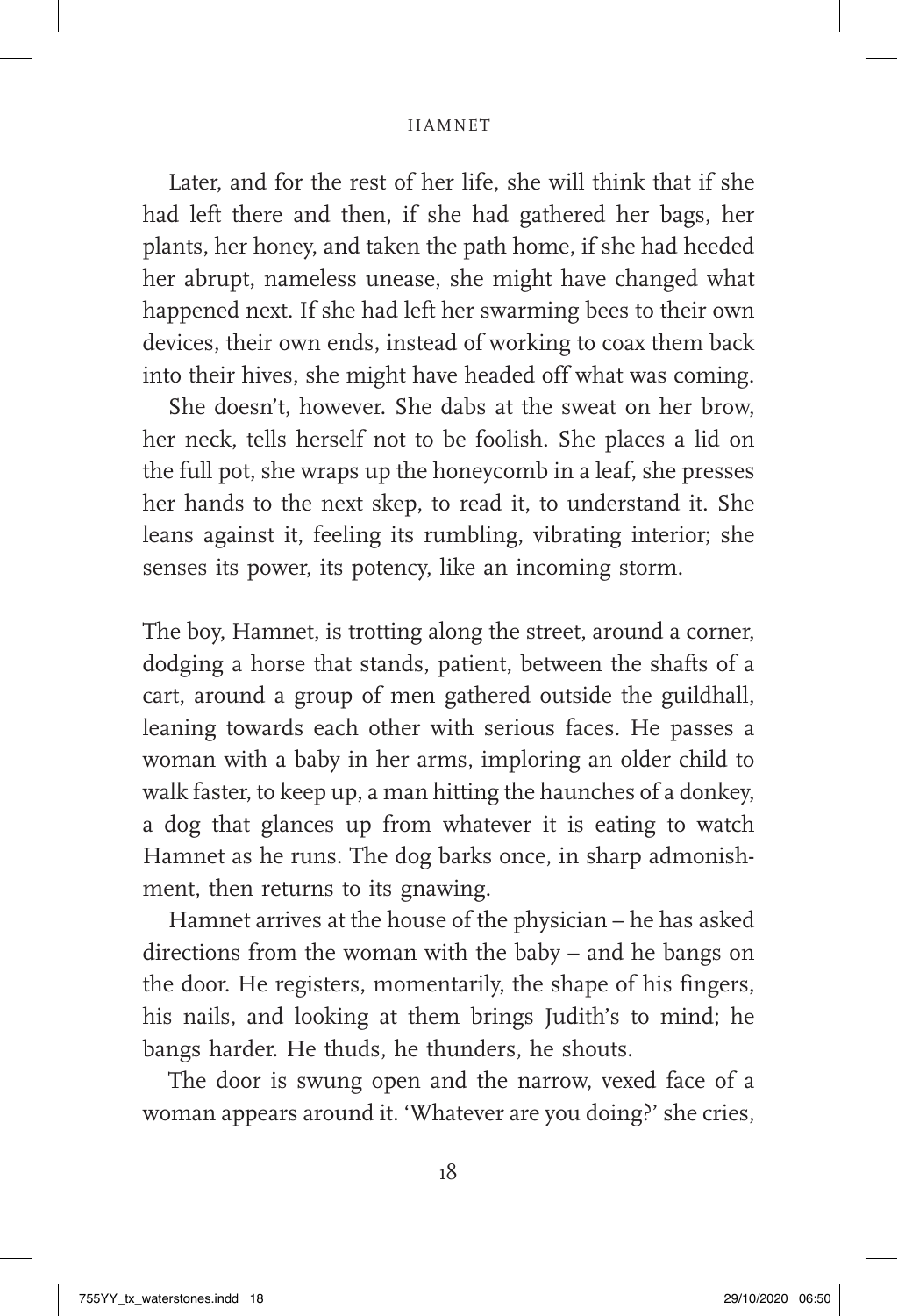shaking a cloth at him, as if to waft him away, like an insect. 'That's a racket loud enough to wake the dead. Be off with you.'

She goes to shut the door but Hamnet leaps forward. 'No,' he says. 'Please. I'm sorry, madam. I need the physician. We need him. My sister – she is unwell. Can he come to us? Can he come now?'

The woman holds the door firm in her reddened hand but looks at Hamnet with care, with attention, as if reading the seriousness of the problem in his features. 'He's not here,' she says eventually. 'He's with a patient.'

Hamnet has to swallow, hard. 'When will he be back, if you please?'

The pressure on the door is lessening. He steps one foot into the house, leaving the other behind him.

'I couldn't say.' She looks him up and down, at the encroaching foot in her hallway. 'What ails your sister?'

'I don't know.' He tries to think back to Judith, the way she looked as she lay on the blankets, her eyes closed, her skin flushed and yet pale. 'She has a fever. She has taken to her bed.'

The woman frowns. 'A fever? Has she buboes?'

'Buboes?'

'Lumps. Under the skin. On her neck, under her arms.'

Hamnet stares at her, at the small pleat of skin between her brows, at the rim of her cap, how it has rubbed a raw patch beside her ear, at the wiry coils of hair escaping at the back. He thinks of the word 'buboes', its vaguely vegetal overtones, how its bulging sound mimics the thing it describes. A cold fear rinses down through his chest, encasing his heart in an instant, crackling frost.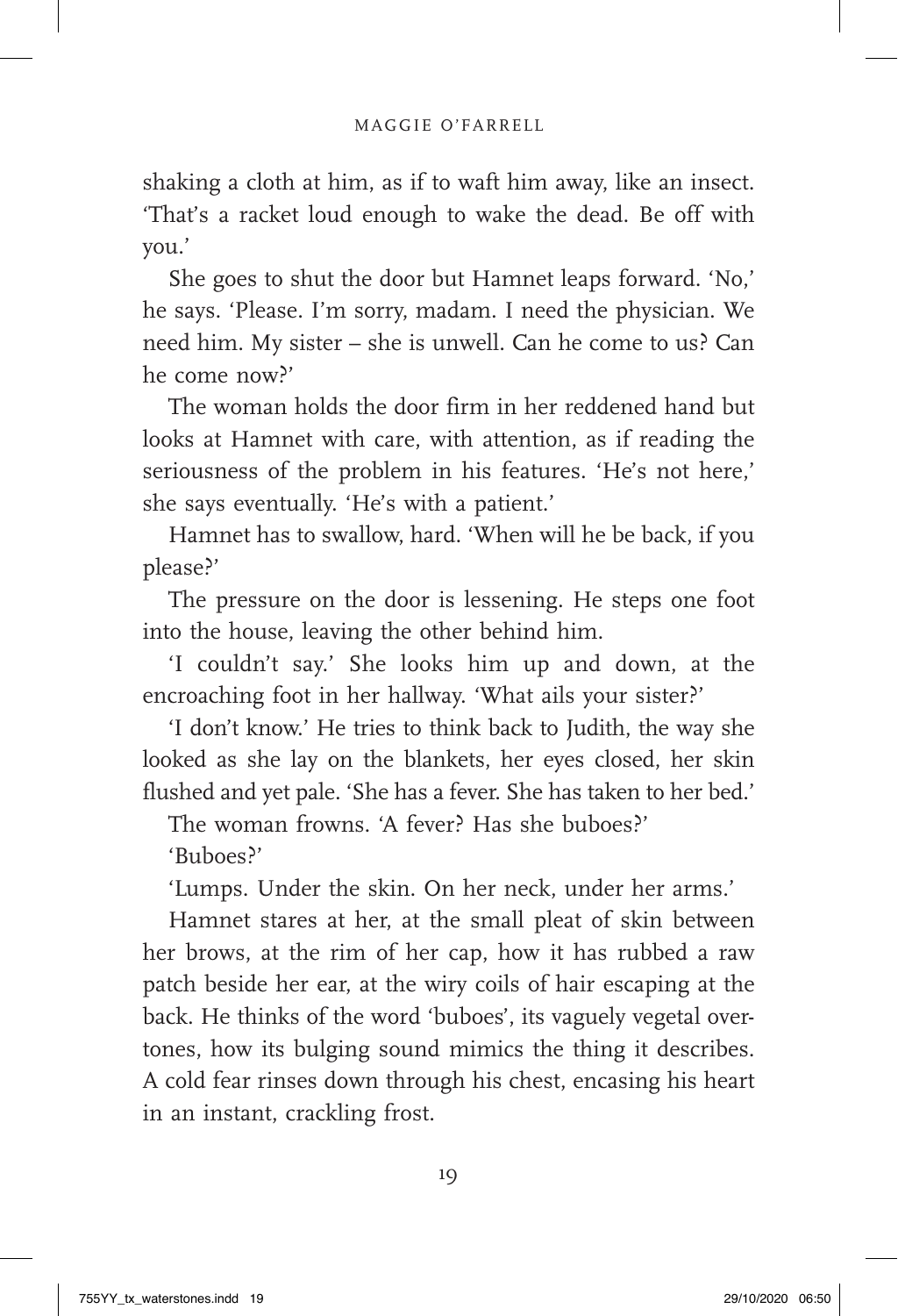The woman's frown deepens. She places her hand in the centre of Hamnet's chest and propels him back, out of her house.

'Go,' she says, her face pinched. 'Go home. Now. Leave.' She goes to close the door but then, through the narrowest crack, says, not unkindly, 'I will ask the physician to call. I know who you are. You're the glover's boy, aren't you? The grandson. From Henley Street. I will ask him to come by your house, when he returns. Go now. Don't stop on the way back.' As an afterthought, she adds, 'God speed to you.'

He runs back. The world seems more glaring, the people louder, the streets longer, the colour of the sky an invasive, glancing blue. The horse still stands at its cart; the dog is now curled up on a doorstep. Buboes, he thinks again. He has heard the word before. He knows what it means, what it denotes.

Surely not, he is thinking, as he turns into his street. It cannot be. It cannot. That – he will not name it, he will not allow the word to form, even inside his head – hasn't been known in this town for years.

Someone will be home, he knows, by the time he gets to the front door. By the time he opens it. By the time he crosses the threshold. By the time he calls out, to someone, anyone. There will be an answer. Someone will be there.

Unbeknown to him, he passed the maid, both his grandparents and his older sister on his trip to the physician's house.

His grandmother, Mary, had been coming along an alleyway, down near the river, making deliveries, her stick held out to ward off the advances of a particularly peevish cockerel, Susanna behind her. Susanna had been brought along to carry Mary's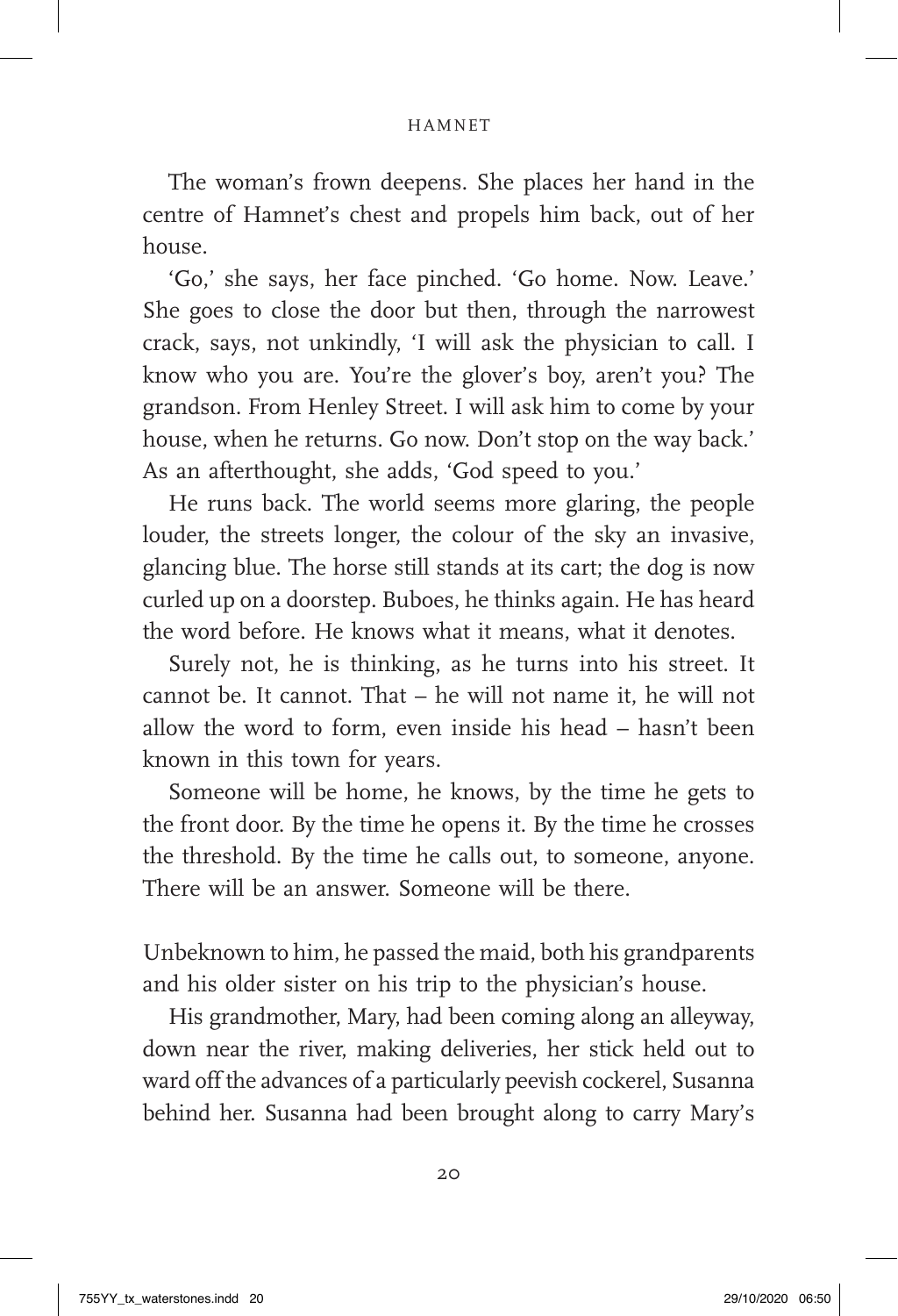basket of gloves – deerskin, kidskin, squirrel-lined, wool-lined, embroidered, plain. 'I don't for the life of me know why,' Mary had been saying, as Hamnet flashed unseen past the end of the alley, 'you cannot at the very least look people in the eye when they greet you. These are some of your grandfather's highest paying customers and a shred of courtesy wouldn't go amiss. Now I do really believe that . . .' Susanna had trailed in her wake, rolling her eyes, lugging the basket filled with gloves. Like severed hands, she was thinking, as she let her grandmother's voice be blotted out by the sound of her own sigh, by the sight of a slice of sky cutting through the building tops.

John, Hamnet's grandfather, had been among the men outside the guildhall. He had left the parlour and his calculations while Hamnet had been upstairs with Judith, and had been standing with his back to Hamnet as the boy ran for the physician. If the boy had turned his head as he passed, he would have seen his grandfather pushing his way into this group, leaning towards the other men, gripping their reluctant arms, urging them, teasing them, exhorting them to come with him to a tavern.

John hadn't been invited to this meeting but had heard that it was happening so had come along in the hope of catching the men before they dispersed. He wants nothing more than to reinstate himself as a man of consequence and influence, to regain the status he once had. He can do it, he knows he can. All he needs is the ear of these men, whom he has known for years, who know him, who could vouch for his industry, his loyalty to this town. Or, if nothing else, a pardon or a blind eye from the guild and the town authorities. He was once bailiff, and then a high alderman; he used to sit in the front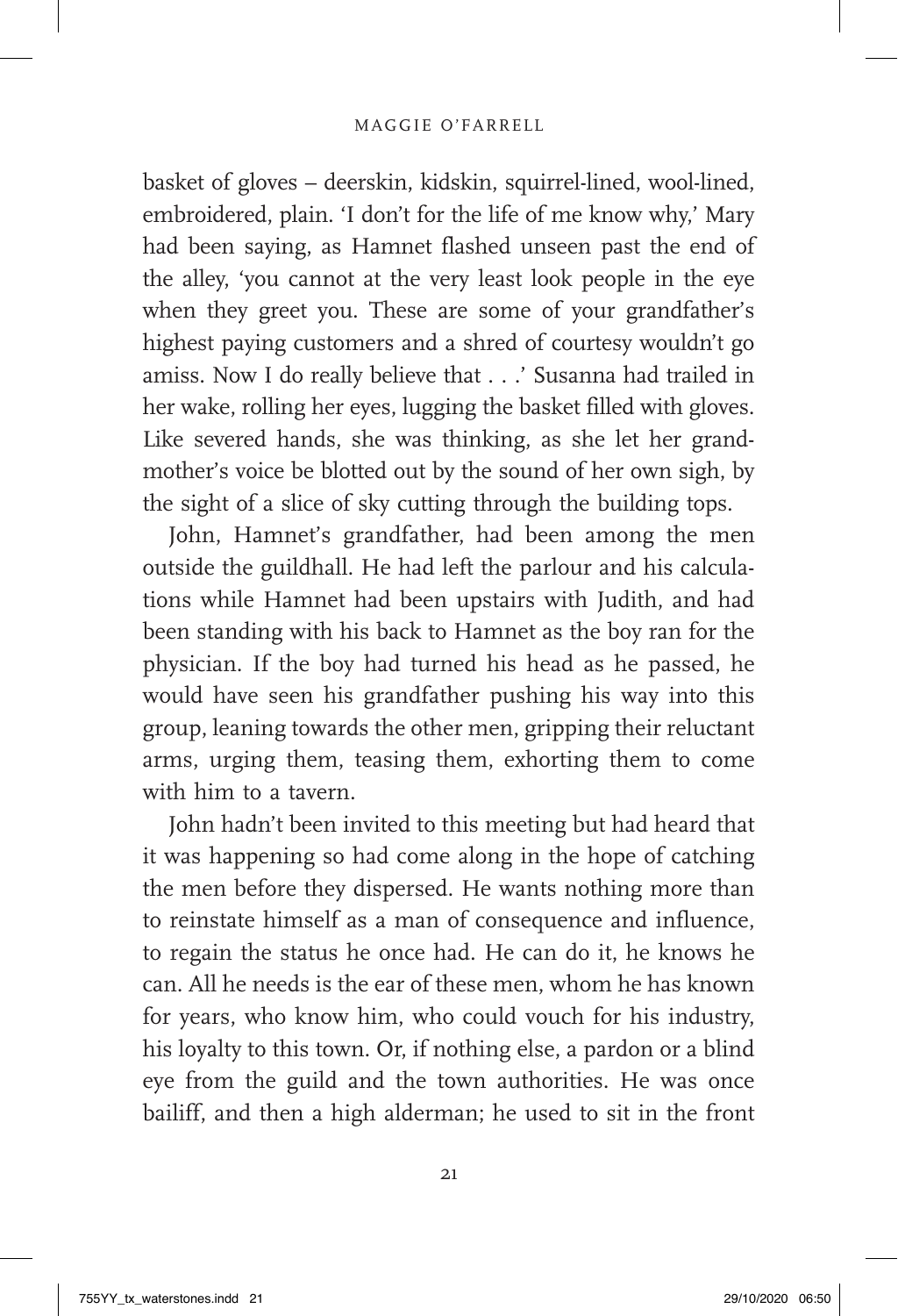pew of the church and wear a scarlet robe. Have these men forgotten that? How can they not have invited him to this meeting? He used to have influence – he used to rule over them all. He used to be someone. And now he is reduced to living on whatever coin his eldest can send back from London (and what an infuriating youth he had been, hanging about the market square, squandering his time; who would have thought he would amount to anything?).

John's business still thrives, after a fashion, because people will always need gloves, and if these men know of his secret dealings in the wool trade, his summons for not attending church and fines for dumping waste in the street, so be it. John can take in his stride their disapproval, their fines and their demands, their snide mutterings about the ruination of his family, the exclusion from guild meetings. His house is one of the finest in the town: there is always that. What John cannot bear is that not one of them will take a drink with him, will break bread at his table, will warm themselves at his hearth. Outside the guildhall, the men avoid his eye, continue their conversation. They don't listen to his prepared speech about the reliability of the glove trade, about his successes, his triumphs, his invitations to a tavern, to eat dinner at his house. They nod distantly; they turn away. One pats his arm, says, aye, John, aye.

So he goes to the tavern alone. Just for a while. Nothing wrong with a man's own company. He will sit here, in the half-light, like that of dusk, a candle stub on the table before him, and watch as stray flies circle and circle in its light.

Judith is lying on the bed and the walls appear to be bulging inwards, then flexing back. In, out, in, out. The posts around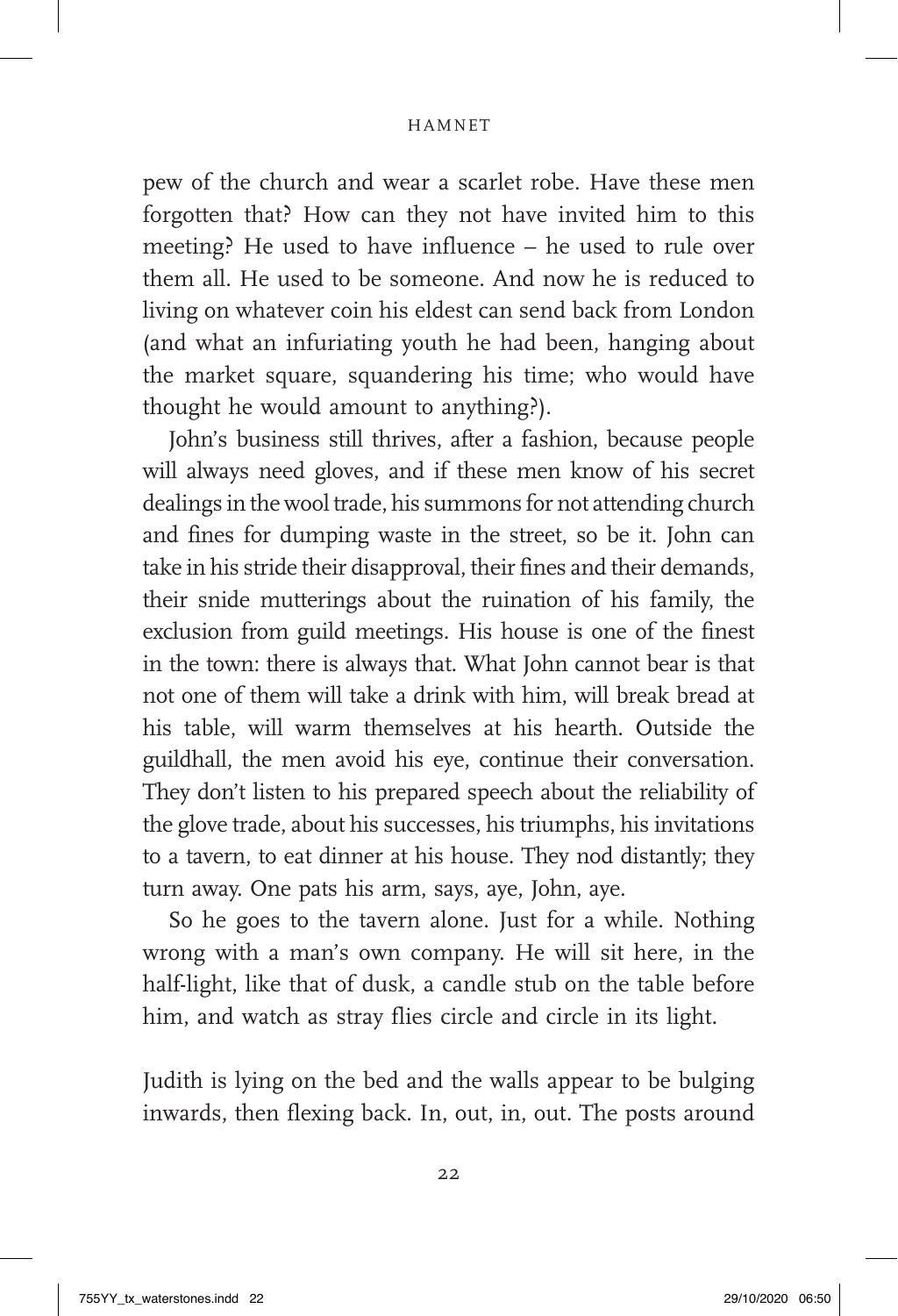her parents' bed, in the corner, writhe and twist like serpents; the ceiling above her ripples, like the surface of a lake; her hands seem at once too close and then very far away. The line where the white of the plasterwork meets the dark wood of the joists shimmers and refracts. Her face and chest are hot, burning, covered with slick sweat, but her feet are ice-cold. She shivers, once, twice, a full convulsion, and sees the walls bend towards her, closing in, then pulling away. To block out the walls, the serpentine bedposts, the moving ceiling, she shuts her eyes.

As soon as she does so, she is elsewhere. In many places at once. She is walking through a meadow, holding tight to a hand. The hand belongs to her sister, Susanna. It has long fingers and a mole on the fourth knuckle. It does not want to be held: the fingers aren't curled around Judith's, but kept stiff and straight. Judith has to grip with all her might for it not to slide from her. Susanna takes great steps through the long grass of the meadow and with each one her hand jerks in Judith's. If Judith lets go, she may sink beneath the surface of the grass. She may be lost, never to be found. It is important – crucial – for her to keep hold of this hand. She must never let go. Ahead of them, she knows, is her brother. Hamnet's head bobs in and out of the grass. His hair is the colour of ripe wheat. He bounds through the meadow, ahead of them, like a hare, like a comet.

Then Judith is in a crowd. It is night-time, cold; the glow of lanterns punctuates the freezing dark. She thinks it is the Candlemas fair. She is in and also above a crowd, on a pair of strong shoulders. Her father. Her legs grip his neck and he holds her by each ankle; she has buried her hands in his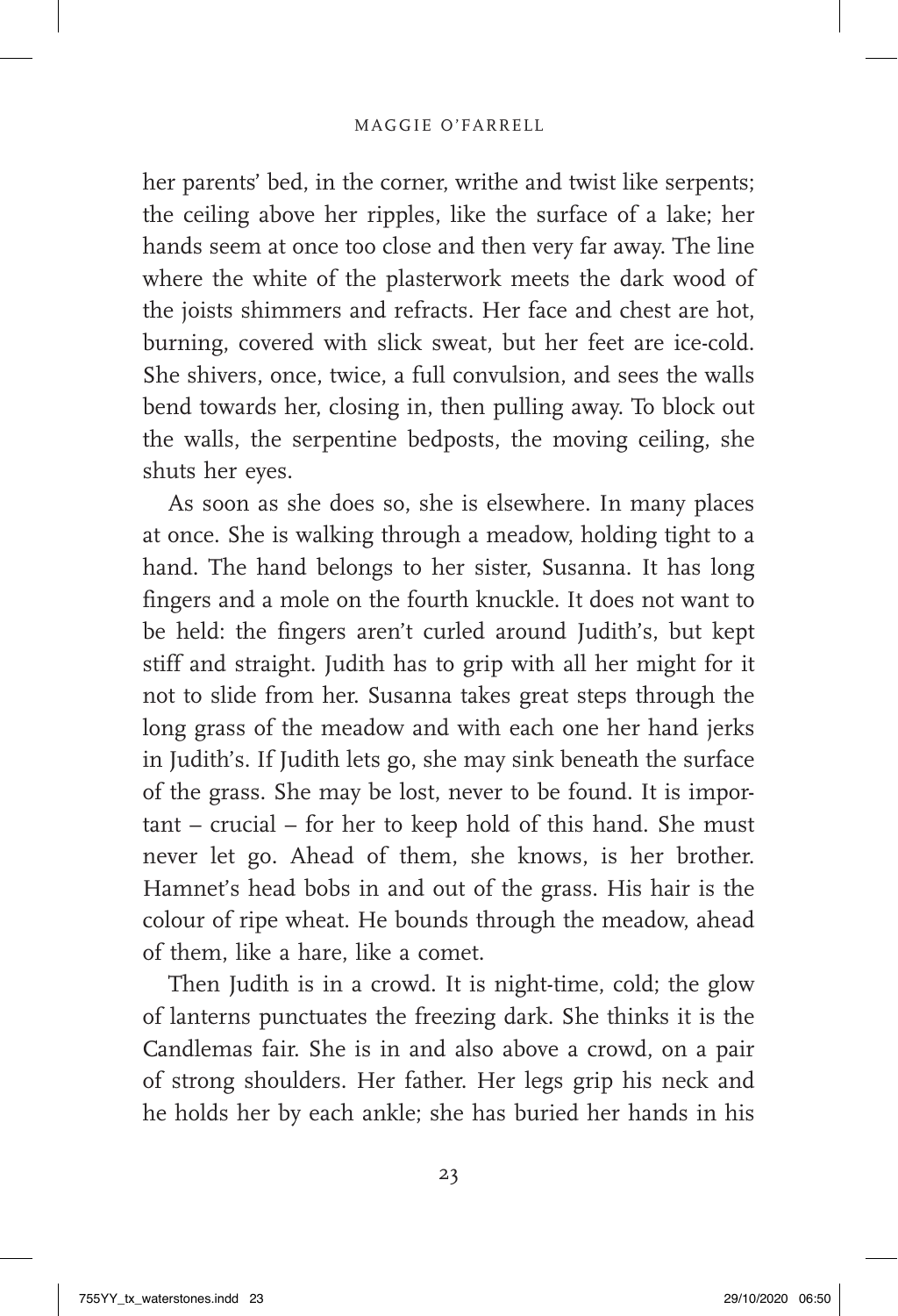hair. Thick dark hair he has, like Susanna's. She uses the smallest of her fingers to tap the silver hoop in his left ear. He laughs at this – she feels the rumble of it, like thunder, pass from his body to hers – and shakes his head to make the earring rattle against her fingernail. Her mother is there, and Hamnet and Susanna, and her grandmother. Judith is the one her father has chosen to ride on his shoulders: just her.

There is a great flaring of light. Braziers are bright and fierce around a wooden platform, raised to the level of herself, there, on her father's shoulders. On the platform are two men, dressed in gold and red clothing, with many tassels and ribbons; they have tall hats on their heads and their faces are white as chalk with blackened eyebrows and reddened lips. One lets out a high, keening cry and hurls a golden ball at the other; he flips himself on to his hands and catches the ball in his feet. Her father lets go of her ankles to applaud and Judith clutches at his head. She is terrified she might fall, tip back, off his shoulders and into the seething, restive crowd that smells of potato peelings, of wet dog, of sweat and chestnuts. The man's cry has set fear in her heart. She doesn't like the braziers; she doesn't like the men's jagged eyebrows; she doesn't like any of this at all. She begins, quietly, to weep, the tears coursing from her cheeks to rest like pearls in her father's hair.

Susanna and her grandmother, Mary, are not yet home. Mary has stopped to talk to a woman of the parish: they barter compliments and demurrals, pat each other on the arm but Susanna isn't fooled. She knows the woman does not like her grandmother; the woman can't stop looking around, over her shoulder, wondering if anyone is observing her in conversation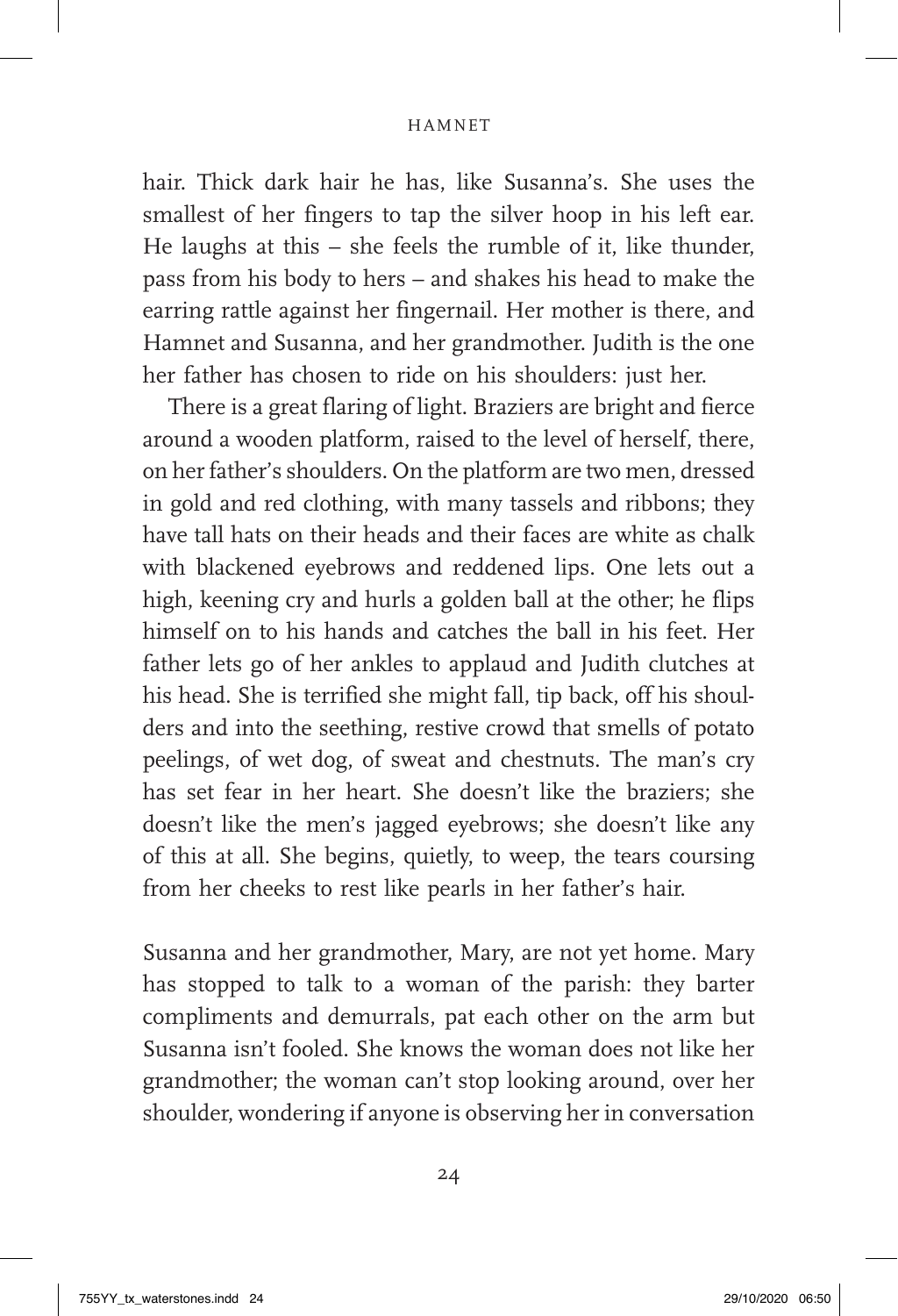### MAGGIE O'FARRELL

with Mary, wife of the disgraced glover. There are many in the town, Susanna knows, who were once their friends and now cross the street to avoid them. It has been going on for years, but ever since her grandfather was fined for not attending church, many of the townsfolk have dropped the pretence of civility and will walk past without acknowledging them. Susanna sees how her grandmother plants herself in the woman's way, so that she cannot get past, cannot avoid talking to them. She sees all of this. The knowledge of it burns the inside of her head, leaving black scorch marks.

Judith lies alone on her bed, opening and closing her eyes. She cannot comprehend what has happened to this day. One moment, she and Hamnet were pulling bits of thread for the cat's new kittens – keeping an eye open for their grandmother, because Judith had been told to chop the kindling and polish the table while Hamnet did his schoolwork – and then she had suddenly felt a weakness in her arms, an ache in her back, a prickling in her throat. I don't feel well, she'd said to her brother, and he had looked up from the kittens, at her, and his eyes had travelled all over her face. Now she is on this bed and she has no idea how she got here or where Hamnet has gone or when her mother is coming back or why no one is there.

The maid is taking a long time to make her selection from the late milking at the market, flirting with the dairyman behind his stall. Well, well, he is saying, not letting go of the pail. Oh, the maid is replying, tugging at the handle. Will you not let me have it? Have what? the dairyman says, raising his eyebrows.

\*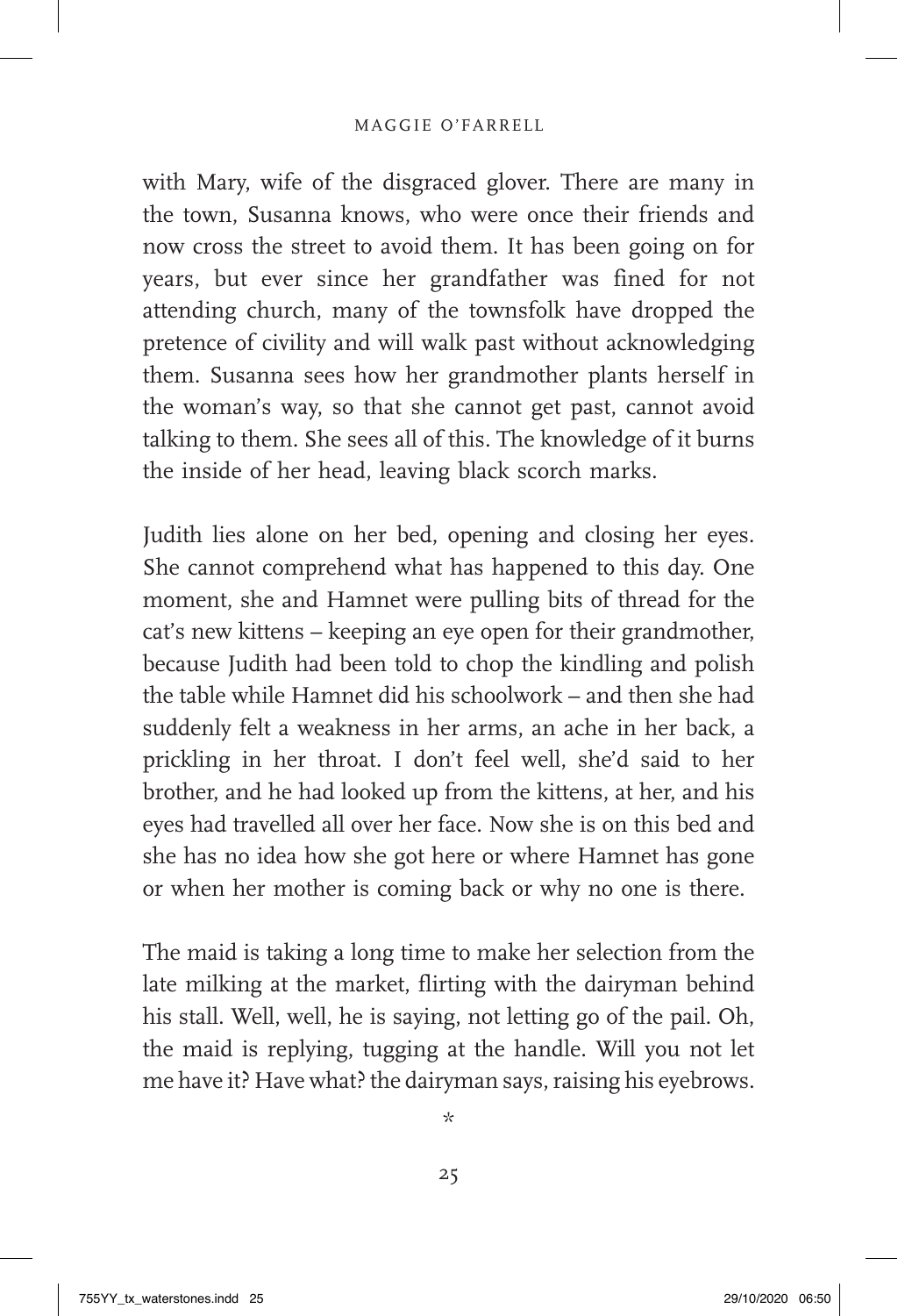Agnes has finished collecting her honey and has taken up a sack and the burning rosemary and is making for the swarm of bees. She will sweep them into the sack and return them to the hive, but gently, ever so gently.

The father is two days' ride away, in London, and is, at this very moment, striding through Bishopsgate towards the river, where he aims to buy one of the flat, unleavened griddle cakes that sell on stalls there. He has a terrible hunger in him today; he woke with it, and his breakfast of ale and porridge and his lunch of pie has not sated it. He is careful with his money, keeping it close to his person, never spending more than he has to. It is the subject of much ribbing from those he works with. People say of him that he has gold stored in bags under the boards of his lodging: he has heard this and smiled. It is, of course, not true: everything he earns he sends home to Stratford, or takes with him, wrapped and stowed in his saddlebags, if he is making the journey. But, still, he doesn't spend a groat unless absolutely necessary. And this day the griddle cake, in mid-afternoon, is such a necessity.

Alongside him walks a man, the son-in-law of his landlord. This man has been talking since they left the house. Hamnet's father is listening only intermittently to what the man is saying – something about a grudge towards his father-in-law, a dowry unfulfilled, a promise not kept. He is thinking instead of the way the sun reaches down, like ladders, through the narrow gaps in buildings to illuminate the rain-glazed street, of the griddle cake that awaits him near the river, of the flap and soap-tang of laundry hanging above his head, of his wife, fleetingly, the way her twinned shoulder-blades flex together